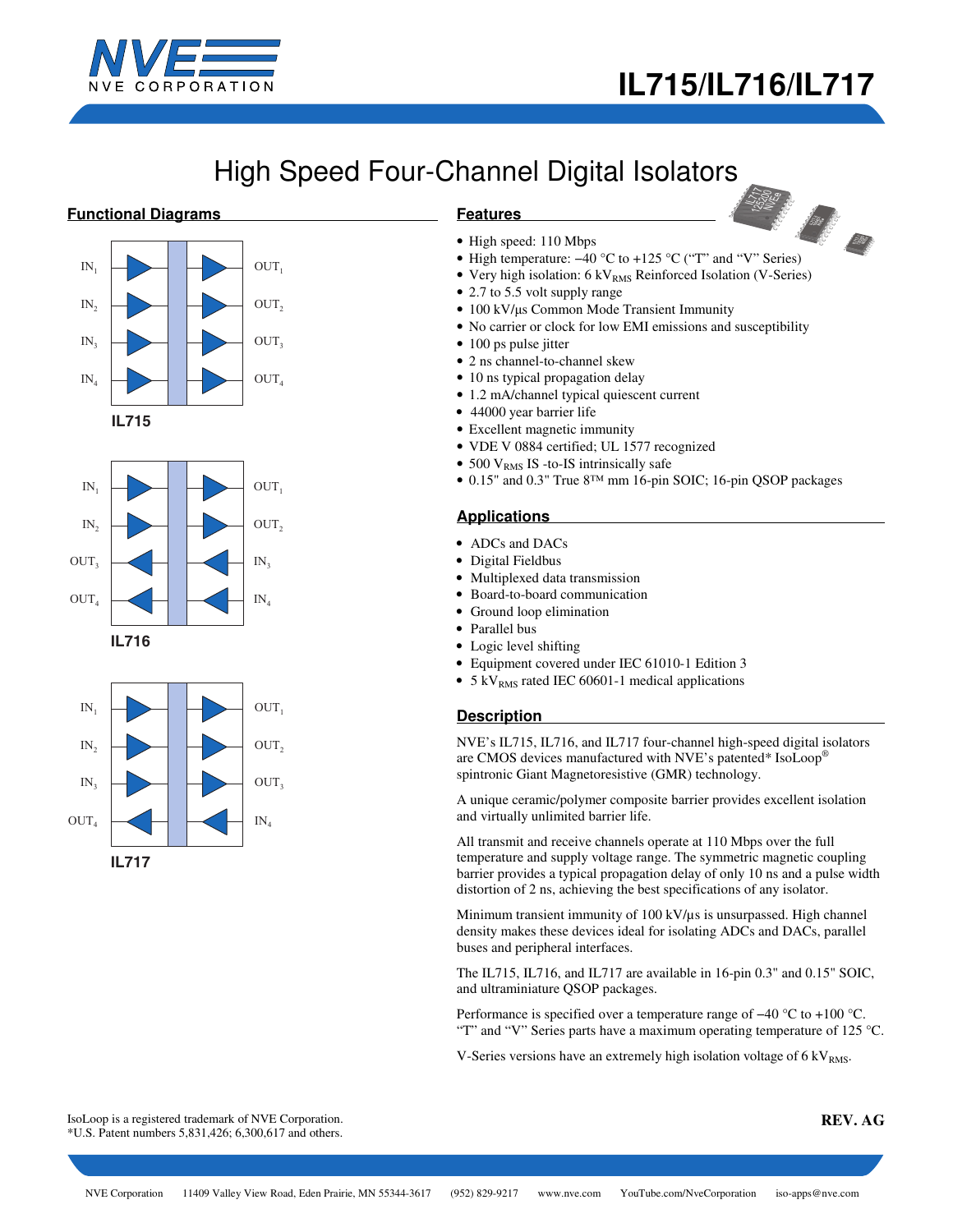

# **Absolute Maximum Ratings**

| <b>Parameters</b>                            | <b>Symbol</b>         | Min.   | Typ. | Max.                 | <b>Units</b> | <b>Test Conditions</b> |
|----------------------------------------------|-----------------------|--------|------|----------------------|--------------|------------------------|
| <b>Storage Temperature</b>                   | $T_{\rm s}$           | $-55$  |      | 150                  | $\circ$      |                        |
| Junction Temperature                         |                       | $-55$  |      | 150                  | $\circ$      |                        |
| Ambient Operating Temperature <sup>(1)</sup> |                       | $-55$  |      | 130                  | $\circ$      |                        |
| <b>Supply Voltage</b>                        | $V_{DD1}$ , $V_{DD2}$ | $-0.5$ |      |                      |              |                        |
| Input Voltage                                |                       | $-0.5$ |      | $V_{DD}$ +0.5        |              |                        |
| <b>Output Voltage</b>                        | $V_{\alpha}$          | $-0.5$ |      | $V_{\text{nn}}$ +0.5 |              |                        |
| <b>Output Current Drive</b>                  | ⊥∩                    |        |      | 10                   | mA           |                        |
| Lead Solder Temperature                      |                       |        |      | 260                  | $\circ$      | $10 \text{ sec.}$      |
| <b>ESD</b>                                   |                       |        |      |                      | kV           | <b>HBM</b>             |

## **Recommended Operating Conditions**

| <b>Parameters</b>                    | <b>Symbol</b>                       | Min.  | Typ. | Max.     | <b>Units</b>    | <b>Test Conditions</b> |
|--------------------------------------|-------------------------------------|-------|------|----------|-----------------|------------------------|
| <b>Ambient Operating Temperature</b> |                                     |       |      |          |                 |                        |
| "T" and "V" Versions"                | $T_A$                               | $-40$ |      | 125      | $^{\circ}C$     |                        |
| All other part types                 |                                     |       |      | 100      |                 |                        |
| Junction Temperature                 |                                     |       |      |          |                 |                        |
| "T" and "V" Versions"                | $T_{\rm J}$                         | $-40$ |      | 125      | $\rm ^{\circ}C$ |                        |
| All other part types                 |                                     |       |      | 110      |                 |                        |
| <b>Supply Voltage</b>                | $V_{\text{DD1}}$ , $V_{\text{DD2}}$ | 2.7   |      | 5.5      |                 |                        |
| Logic High Input Voltage             | $V_{IH}$                            | 2.4   |      | $V_{DD}$ |                 |                        |
| Logic Low Input Voltage              | $V_{IL}$                            |       |      | 0.8      |                 |                        |
| Input Signal Rise and Fall Times     | $t_{IR}$ , $t_{IF}$                 |       |      |          | $\mu s$         |                        |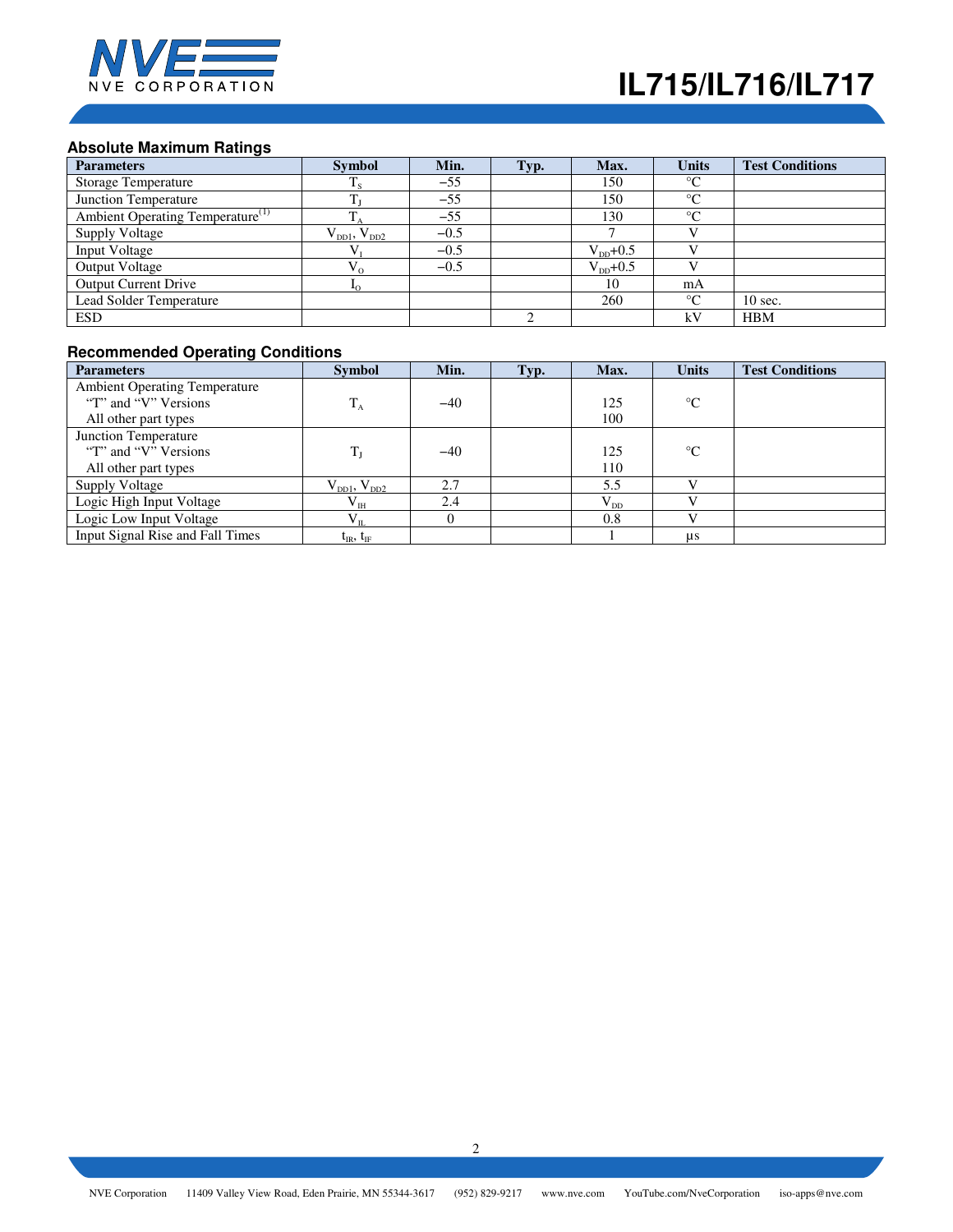

## **Safety and Approvals**

*VDE V 0884-10* (VDE V 0884-11 pending)

V-Series (Reinforced Isolation; VDE File Number 5016933-4880-0002)

- Working Voltage (V<sub>IORM</sub>) 1000 V<sub>RMS</sub> (1415 V<sub>PK</sub>); reinforced insulation; pollution degree 2
- Isolation voltage ( $V_{ISO}$ ) 6000  $V_{RMS}$
- Surge immunity ( $V_{IOSM}$ ) 12.8 kV<sub>PK</sub>
- Surge rating 8 kV
- Transient overvoltage ( $V_{IOTM}$ ) 6000  $V_{PK}$
- Each part tested at 2387  $V_{PK}$  for 1 second, 5 pC partial discharge limit
- Samples tested at 6000 V<sub>PK</sub> for 60 sec.; then 2122 V<sub>PK</sub> for 10 sec. with 5 pC partial discharge limit

Standard versions (Basic Isolation; VDE File Number 5016933-4880-0001)

- Working Voltage ( $V_{IORM}$ ) 600 V<sub>RMS</sub> (848 V<sub>PK</sub>); basic insulation; pollution degree 2
- Isolation voltage ( $V_{ISO}$ ) 2500  $V_{RMS}$
- Transient overvoltage ( $V_{IOTM}$ ) 4000  $V_{PK}$
- Surge rating 4000 V
- Each part tested at 1590  $V_{PK}$  for 1 second, 5 pC partial discharge limit
- Samples tested at 4000 V<sub>PK</sub> for 60 sec.; then 1358 V<sub>PK</sub> for 10 sec. with 5 pC partial discharge limit

| <b>Safety-Limiting Values</b>                    | <b>Symbol</b> | <b>Value</b> | Units   |
|--------------------------------------------------|---------------|--------------|---------|
| Safety rating ambient temperature                |               | 180          | $\circ$ |
| Safety rating power $(180 °C)$                   |               | 270          | mW      |
| Supply current safety rating (total of supplies) |               | 54           | mA      |

### *IEC 61010-1* (Edition 2; TUV Certificate Numbers N1502812; N1502812-101) Reinforced Insulation; Pollution Degree II; Material Group III

| Part No.      |                                    | Working               |
|---------------|------------------------------------|-----------------------|
| <b>Suffix</b> | Package                            | <b>Voltage</b>        |
| - 1           | <b>OSOP</b>                        | $300 V_{RMS}$         |
| $-3$          | $0.15"$ SOIC                       | $300 V_{RMS}$         |
| None          | 0.3" SOIC (standard)               | $300 V_{RMS}$         |
|               | 0.3" SOIC (high isolation voltage) | 1000 V <sub>RMS</sub> |

*UL 1577* (Component Recognition Program File Number E207481)

- 6 kV-rated V-Series parts tested at 7.2 kV<sub>RMS</sub> (10.2 kV<sub>PK</sub>) for 1 second; each lot sample tested at 6 kV<sub>RMS</sub> (8485 V<sub>PK</sub>) for 1 minute
- 2.5 kV-rated parts tested at 3000 V<sub>RMS</sub> (4240 V<sub>PK</sub>) for 1 second; each lot sample tested at 2500 V<sub>RMS</sub> (3530 V<sub>PK</sub>) for 1 minute

*ATEC / IEC 60079-0 / 60079-11* (Intrinsic Safety under Explosive Atmosphere Standards)

- IS-to-IS Certification pending
- 500  $V<sub>RMS</sub>$  rating

## **Soldering Profile**

Per JEDEC J-STD-020C, MSL 1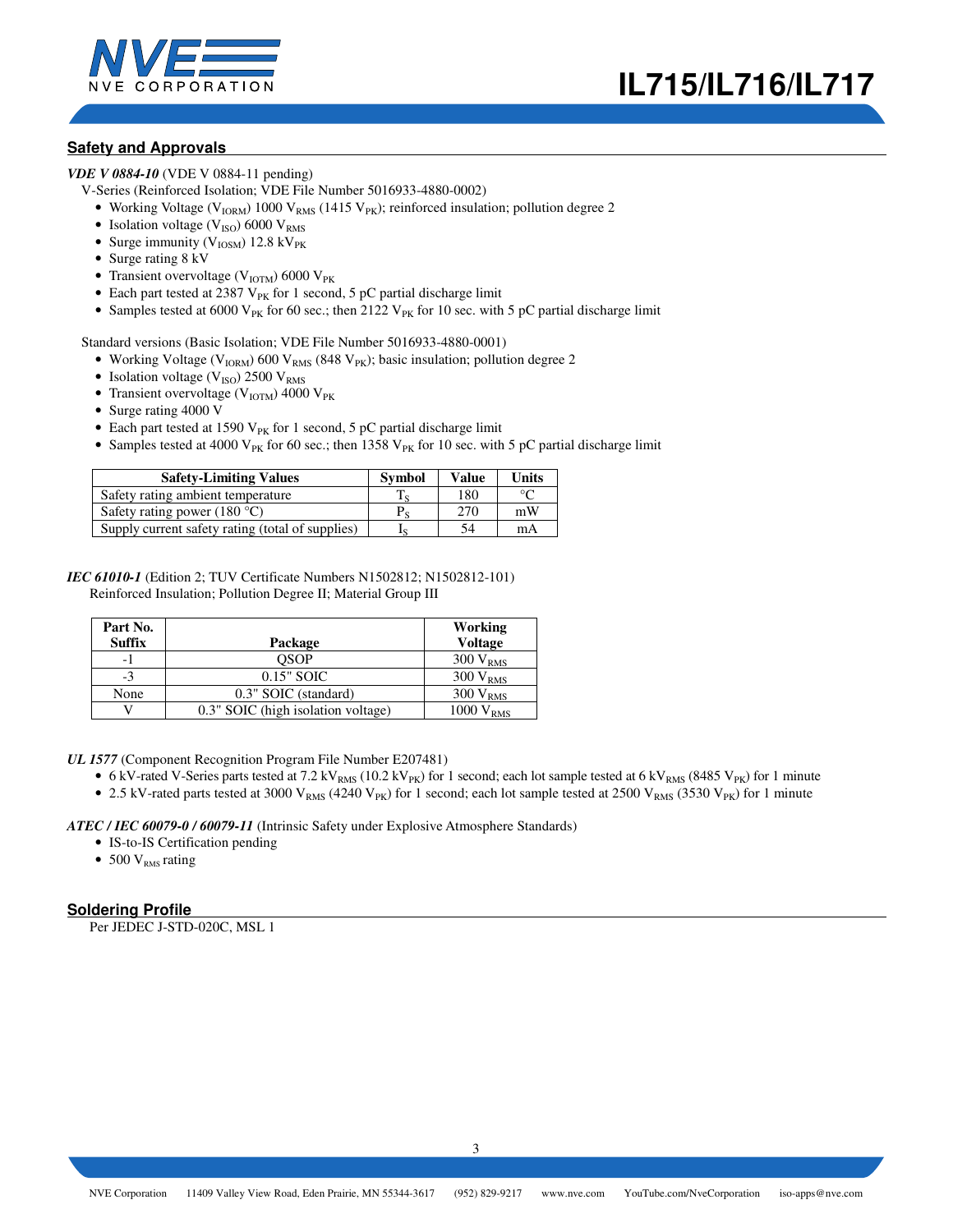

## **IL715 Pin Connections**

| 1  | $\rm V_{D\underline{D}1}$ | Supply voltage                       |
|----|---------------------------|--------------------------------------|
| 2  | GND <sub>1</sub>          | Ground return for $V_{\text{DD1}}$ * |
| 3  | $IN_1$                    | Data in, channel 1                   |
| 4  | $IN_{2}$                  | Data in, channel 2                   |
| 5  | IN <sub>3</sub>           | Data in, channel 3                   |
| 6  | $IN_4$                    | Data in, channel 4                   |
| 7  | NC                        | No connection                        |
| 8  | GND <sub>1</sub>          | Ground return for $V_{\text{DD1}}^*$ |
| 9  | GND <sub>2</sub>          | Ground return for $V_{DD2}^*$        |
| 10 | NC                        | No connection                        |
| 11 | OUT <sub>4</sub>          | Data out, channel 4                  |
| 12 | OUT <sub>3</sub>          | Data out, channel 3                  |
| 13 | OUT <sub>2</sub>          | Data out, channel 2                  |
| 14 | OUT <sub>1</sub>          | Data out, channel 1                  |
| 15 | GND <sub>2</sub>          | Ground return for $V_{DD2}^*$        |
| 16 | $V_{DD2}$                 | Supply voltage                       |

## **IL716 Pin Connections**

| 1              | $\rm V_{\rm D21}$ | Supply voltage                       |
|----------------|-------------------|--------------------------------------|
| 2              | GND <sub>1</sub>  | Ground Return for V <sub>DD1</sub> * |
| 3              | $IN_1$            | Data in, channel 1                   |
| $\overline{4}$ | IN <sub>2</sub>   | Data in, channel 2                   |
| 5              | OUT <sub>3</sub>  | Data out, channel 3                  |
| 6              | OUT <sub>4</sub>  | Data out, channel 4                  |
| 7              | NC                | No connection                        |
| 8              | GND <sub>1</sub>  | Ground Return for $V_{\text{DD1}}^*$ |
| 9              | GND <sub>2</sub>  | Ground Return for $V_{DD2}^*$        |
| 10             | NC.               | No connection                        |
| 11             | $IN_4$            | Data in, channel 4                   |
| 12             | IN <sub>3</sub>   | Data in, channel 3                   |
| 13             | OUT <sub>2</sub>  | Data out, channel 2                  |
| 14             | OUT <sub>1</sub>  | Data out, channel 1                  |
| 15             | GND <sub>2</sub>  | Ground Return for $V_{DD2}^*$        |
| 16             | $V_{DD2}$         | Supply voltage                       |

**\*NOTE:** Pins 2 and 8 are internally connected, as are pins 9 and 15.

### $\mathbf{V}_{\text{DD1}}$ **GND**<sub>1</sub>  $\boxed{2}$   $\boxed{15}$  **GND**<sub>2</sub>  $\overline{13}$  **OUT**<sub>2</sub>  $\overline{12}$   $\overline{\text{OUT}}_3$  $\mathbf{IN}_{1}$   $\begin{bmatrix} 3 \end{bmatrix}$  **OUT**<sub>1</sub>  $IN_2$   $\boxed{4}$ **IN<sup>3</sup>** 16  $V_{DD2}$  $IN_4$ <sup>6</sup> **NC 10 NC**  $\overline{11}$   $\overline{OUT}_4$ **GND**<sub>1</sub> 8 **GND**<sub>2</sub> 1  $GND_1$  2  $IN_1$   $\boxed{3}$ 5 7  $\boxed{9}$  GND<sub>2</sub>  **IL715**   $\mathbf{V}_{\mathbf{DD1}}$  1 **GND**<sub>1</sub>  $\boxed{2}$   $\boxed{15}$  **GND**<sub>2</sub>  $\overline{13}$  **OUT**<sub>2</sub> **OUT<sup>3</sup>** 5  $\mathbf{IN}_{1}$  **OUT**<sub>1</sub>  $IN_2$ <sup>4</sup>  $\overline{12}$  **IN**<sub>3</sub> 16  $V_{DD2}$  $\overline{11}$  **IN**<sub>4</sub> **NC** |7 | 10 **NC OUT<sup>4</sup>** 6 **GND**<sub>1</sub> **a g GND**<sub>2</sub>  $GND_1$  2  $IN_1$  3 NC  $\boxed{7}$  $GND_1$  8  **IL716**

# **IL715/IL716/IL717**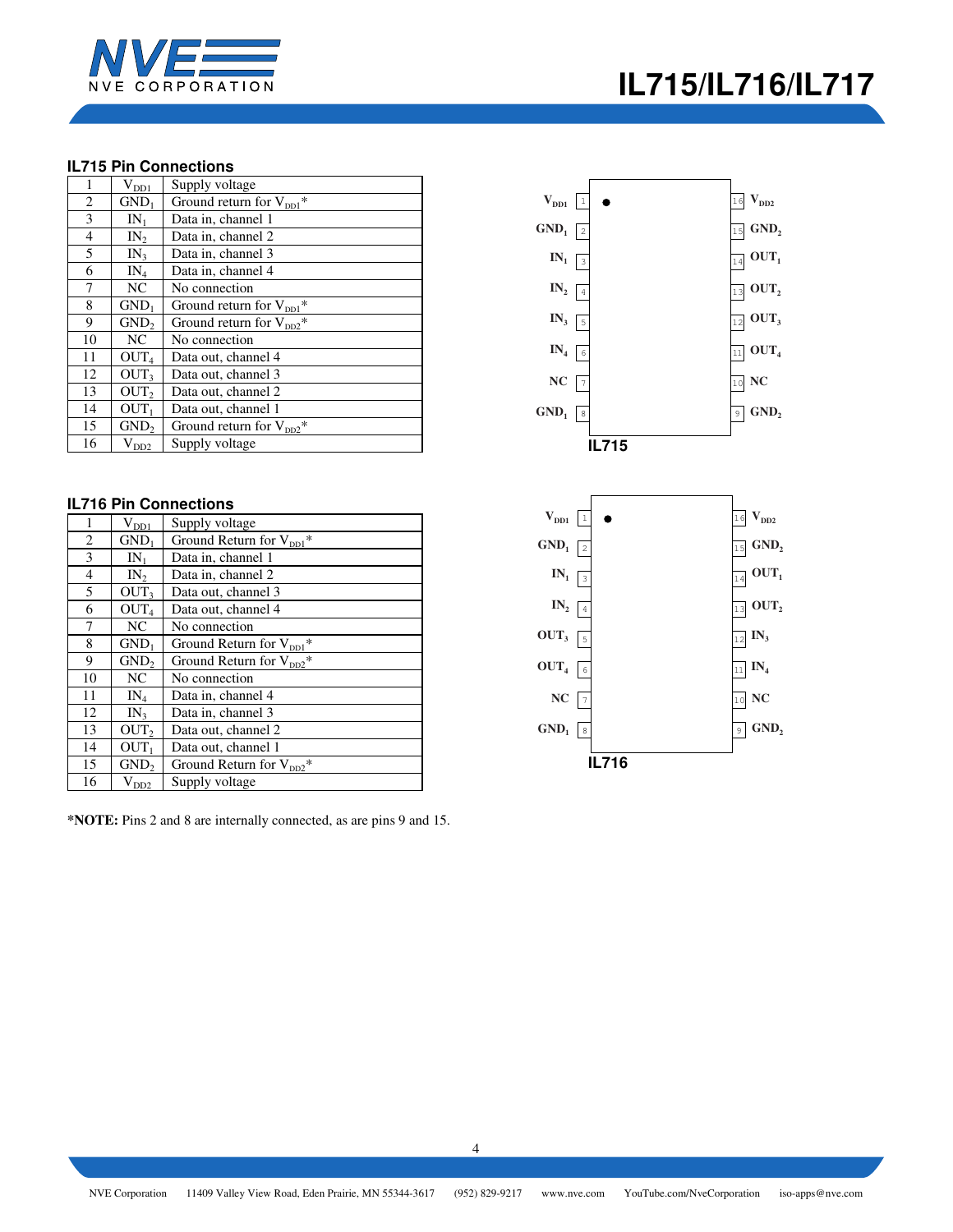

## **IL717 Pin Connections**

| 1  | $V_{DDI}$        | Supply voltage                                  |
|----|------------------|-------------------------------------------------|
| 2  | GND <sub>1</sub> | Ground return for $V_{\text{DD1}}$ <sup>*</sup> |
| 3  | $IN_1$           | Data in, channel 1                              |
| 4  | IN <sub>2</sub>  | Data in, channel 2                              |
| 5  | IN <sub>3</sub>  | Data in, channel 3                              |
| 6  | OUT <sub>4</sub> | Data out, channel 4                             |
| 7  | NC               | No connection                                   |
| 8  | $GND_1$          | Ground return for $V_{DD1}$ *                   |
| 9  | GND <sub>2</sub> | Ground return for $V_{DD2}^*$                   |
| 10 | NC               | No connection                                   |
| 11 | $IN_4$           | Data in, channel 4                              |
| 12 | OUT <sub>3</sub> | Data out, channel 3                             |
| 13 | OUT <sub>2</sub> | Data out, channel 2                             |
| 14 | OUT <sub>1</sub> | Data out, channel 1                             |
| 15 | GND <sub>2</sub> | Ground return for $V_{DD2}^*$                   |
| 16 | $\rm V_{DD2}$    | Supply voltage                                  |



**\*NOTE:** Pins 2 and 8 are internally connected, as are pins 9 and 15.

## **Timing Diagram**



| Legend                                         |                                |  |  |  |  |  |
|------------------------------------------------|--------------------------------|--|--|--|--|--|
| $\mathfrak{t}_{\texttt{PLH}}$                  | Propagation Delay, Low to High |  |  |  |  |  |
| $\mathfrak{t}_{\text{PHI}}$                    | Propagation Delay, High to Low |  |  |  |  |  |
| $\rm t_{\scriptscriptstyle PW}$                | Minimum Pulse Width            |  |  |  |  |  |
| $\mathfrak{t}_{\scriptscriptstyle\mathrm{R}}$  | Rise Time                      |  |  |  |  |  |
| $\mathfrak{t}_{\scriptscriptstyle \mathrm{E}}$ | Fall Time                      |  |  |  |  |  |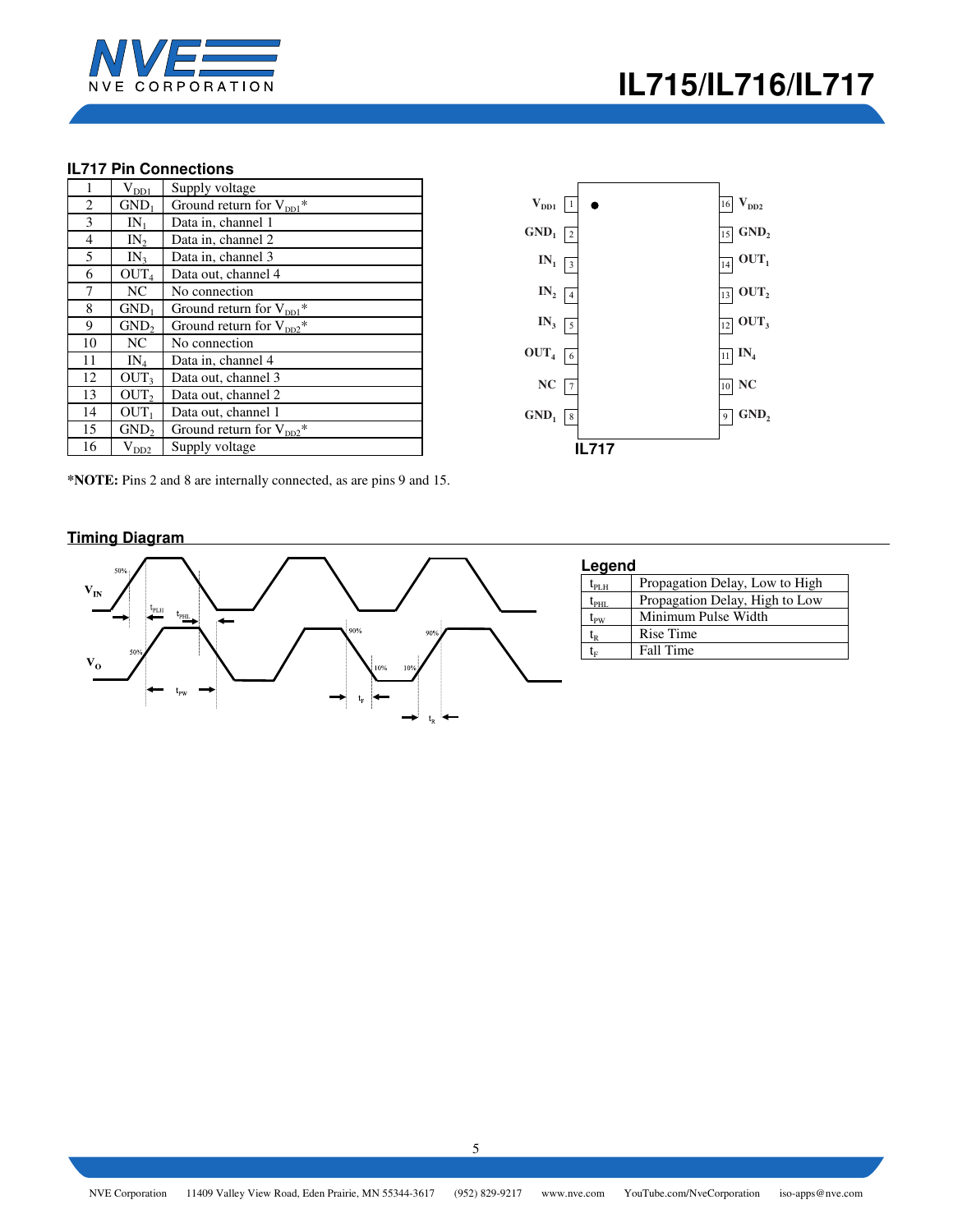

| 3.3 Volt Electrical Specifications ( $T_{min}$ to $T_{max}$ unless otherwise stated) |               |                     |                     |      |              |                                                                                                                                       |  |  |
|--------------------------------------------------------------------------------------|---------------|---------------------|---------------------|------|--------------|---------------------------------------------------------------------------------------------------------------------------------------|--|--|
| <b>Parameters</b>                                                                    | <b>Symbol</b> | Min.                | Typ.                | Max. | <b>Units</b> | <b>Test Conditions</b>                                                                                                                |  |  |
| <b>Input Quiescent Supply Current</b>                                                |               |                     |                     |      |              |                                                                                                                                       |  |  |
| IL715 and IL715-3                                                                    |               |                     | 16                  | 20   | μA           |                                                                                                                                       |  |  |
| $IL715-1$                                                                            |               |                     | 300                 | 400  | μA           |                                                                                                                                       |  |  |
| IL716                                                                                | $I_{DD1}$     |                     | 2.4                 | 3.5  | mA           |                                                                                                                                       |  |  |
| IL717                                                                                |               |                     | 1.2                 | 1.75 | mA           |                                                                                                                                       |  |  |
| <b>Output Quiescent Supply Current</b>                                               |               |                     |                     |      |              |                                                                                                                                       |  |  |
| IL715                                                                                |               |                     | 4.8                 | ┑    | mA           |                                                                                                                                       |  |  |
| IL716                                                                                | $I_{DD2}$     |                     | 2.4                 | 3.5  | mA           |                                                                                                                                       |  |  |
| IL717                                                                                |               |                     | 3.6                 | 5.25 | mA           |                                                                                                                                       |  |  |
| Logic Input Current                                                                  | Īт            | $-10$               |                     | 10   | μA           |                                                                                                                                       |  |  |
| Logic High Output Voltage                                                            |               | $V_{DD}$ – 0.1      | $V_{DD}$            |      | V            | $I_{\text{O}} = -20 \mu \text{A}$ , $V_{\text{I}} = V_{\text{IH}}$<br>$I_{\text{O}} = -4 \text{ mA}$ , $V_{\text{I}} = V_{\text{IH}}$ |  |  |
|                                                                                      | $V_{OH}$      | $0.8 \times V_{DD}$ | $0.9 \times V_{DD}$ |      |              |                                                                                                                                       |  |  |
| Logic Low Output Voltage                                                             |               |                     | $\Omega$            | 0.1  | V            | $I_O = 20 \mu A$ , $V_I = V_{IL}$                                                                                                     |  |  |
|                                                                                      | $V_{OL}$      |                     | 0.5                 | 0.8  |              | $I_{O} = 4$ mA, $V_{I} = V_{II}$                                                                                                      |  |  |

| Switching Specifications ( $V_{DD} = 3.3 V$ )                                     |                     |     |                |     |                 |                   |  |  |
|-----------------------------------------------------------------------------------|---------------------|-----|----------------|-----|-----------------|-------------------|--|--|
| Maximum Data Rate                                                                 |                     | 100 | 110            |     | <b>Mbps</b>     | $C_{L} = 15$ pF   |  |  |
| Pulse Width <sup>(7)</sup>                                                        | <b>PW</b>           | 10  |                |     | <sub>ns</sub>   | 50% Points, $V_0$ |  |  |
| Propagation Delay Input to Output<br>(High to Low)                                | $t_{\rm PHL}$       |     | 12             | 18  | ns              | $C_L = 15 pF$     |  |  |
| Propagation Delay Input to Output<br>(Low to High)                                | $t_{\rm PLH}$       |     | 12             | 18  | ns              | $C_L = 15$ pF     |  |  |
| Pulse Width Distortion <sup>(2)</sup>                                             | <b>PWD</b>          |     | 2              | 3   | <sub>ns</sub>   | $C_L = 15 pF$     |  |  |
| Propagation Delay Skew $^{(3)}$                                                   | $t_{PSK}$           |     | $\overline{4}$ | 6   | ns              | $C_L = 15$ pF     |  |  |
| Output Rise Time (10%-90%)                                                        | $t_{R}$             |     | 2              | 4   | ns              | $C_L = 15$ pF     |  |  |
| Output Fall Time (10%-90%)                                                        | $t_{\rm F}$         |     | $\overline{2}$ | 4   | ns              | $C_L = 15 pF$     |  |  |
| Common Mode Transient Immunity<br>(Output Logic High or Logic Low) <sup>(4)</sup> | $ CM_H $ , $ CM_L $ | 100 | 150            |     | kV/us           | Per IEC 60747     |  |  |
| Channel-to-Channel Skew                                                           | $t_{\text{CSK}}$    |     | 2              | 3   | ns              | $C_{L} = 15$ pF   |  |  |
| Dynamic Power Consumption <sup>(6)</sup>                                          |                     |     |                |     |                 |                   |  |  |
| Output side                                                                       |                     |     | 140            | 240 |                 |                   |  |  |
| Input side                                                                        |                     |     | 20             | 40  | $\mu$ A/Mbps/ch |                   |  |  |

| <b>Magnetic Field Immunity</b> <sup>(8)</sup> ( $V_{DD2} = 2.7$ V, 2.7 V < $V_{DD1}$ < 5.5V) |                    |  |      |  |     |                              |  |  |
|----------------------------------------------------------------------------------------------|--------------------|--|------|--|-----|------------------------------|--|--|
| Power Frequency Magnetic Immunity                                                            | ${\rm H}_{\rm PF}$ |  | 1500 |  | A/m | 50Hz/60Hz                    |  |  |
| Pulse Magnetic Field Immunity                                                                | $\rm H_{PM}$       |  | 2000 |  | A/m | $t_n = 8$ us                 |  |  |
| Damped Oscillatory Magnetic Field                                                            | $_{\mathrm{Hosc}}$ |  | 2000 |  | A/m | $0.1\text{Hz} - 1\text{MHz}$ |  |  |
| Cross-axis Immunity Multiplier <sup>(9)</sup>                                                | Кv                 |  | 2.5  |  |     |                              |  |  |

| <b>5 Volt Electrical Specifications</b> ( $T_{min}$ to $T_{max}$ unless otherwise stated) |               |                     |                  |        |              |                                    |  |  |
|-------------------------------------------------------------------------------------------|---------------|---------------------|------------------|--------|--------------|------------------------------------|--|--|
| <b>Parameters</b>                                                                         | <b>Symbol</b> | Min.                | Typ.             | Max.   | <b>Units</b> | <b>Test Conditions</b>             |  |  |
| Input Quiescent Supply Current                                                            |               |                     |                  |        |              |                                    |  |  |
| IL715 and IL715-3                                                                         |               |                     | 24               | 30     | μA           |                                    |  |  |
| $IL715-1$                                                                                 |               |                     | 350              | 500    | μA           |                                    |  |  |
| IL716                                                                                     | $I_{DD1}$     |                     | 3.6              | 5      | mA           |                                    |  |  |
| IL717                                                                                     |               |                     | 1.8              | 2.5    | mA           |                                    |  |  |
| <b>Output Quiescent Supply Current</b>                                                    |               |                     |                  |        |              |                                    |  |  |
| IL715                                                                                     |               |                     | 7.2              | 10     | mA           |                                    |  |  |
| IL716                                                                                     | $I_{DD2}$     |                     | 3.6              | $\sim$ | mA           |                                    |  |  |
| IL717                                                                                     |               |                     | 5.4              | 7.5    | mA           |                                    |  |  |
| Logic Input Current                                                                       | Iт            | $-10$               |                  | 10     | μA           |                                    |  |  |
| Logic High Output Voltage                                                                 |               | $V_{DD}$ – 0.1      | $V_{DD}$         |        | V            | $I_0 = -20 \mu A$ , $V_I = V_{IH}$ |  |  |
|                                                                                           | $V_{OH}$      | $0.8 \times V_{DD}$ | $0.9$ x $V_{DD}$ |        |              | $I_{O} = -4$ mA, $V_{I} = V_{IH}$  |  |  |
| Logic Low Output Voltage                                                                  |               |                     | $\theta$         | 0.1    | V            | $I_0 = 20 \mu A$ , $V_I = V_{IL}$  |  |  |
|                                                                                           | $V_{OL}$      |                     | 0.5              | 0.8    |              | $I_O = 4$ mA, $V_I = V_{II}$       |  |  |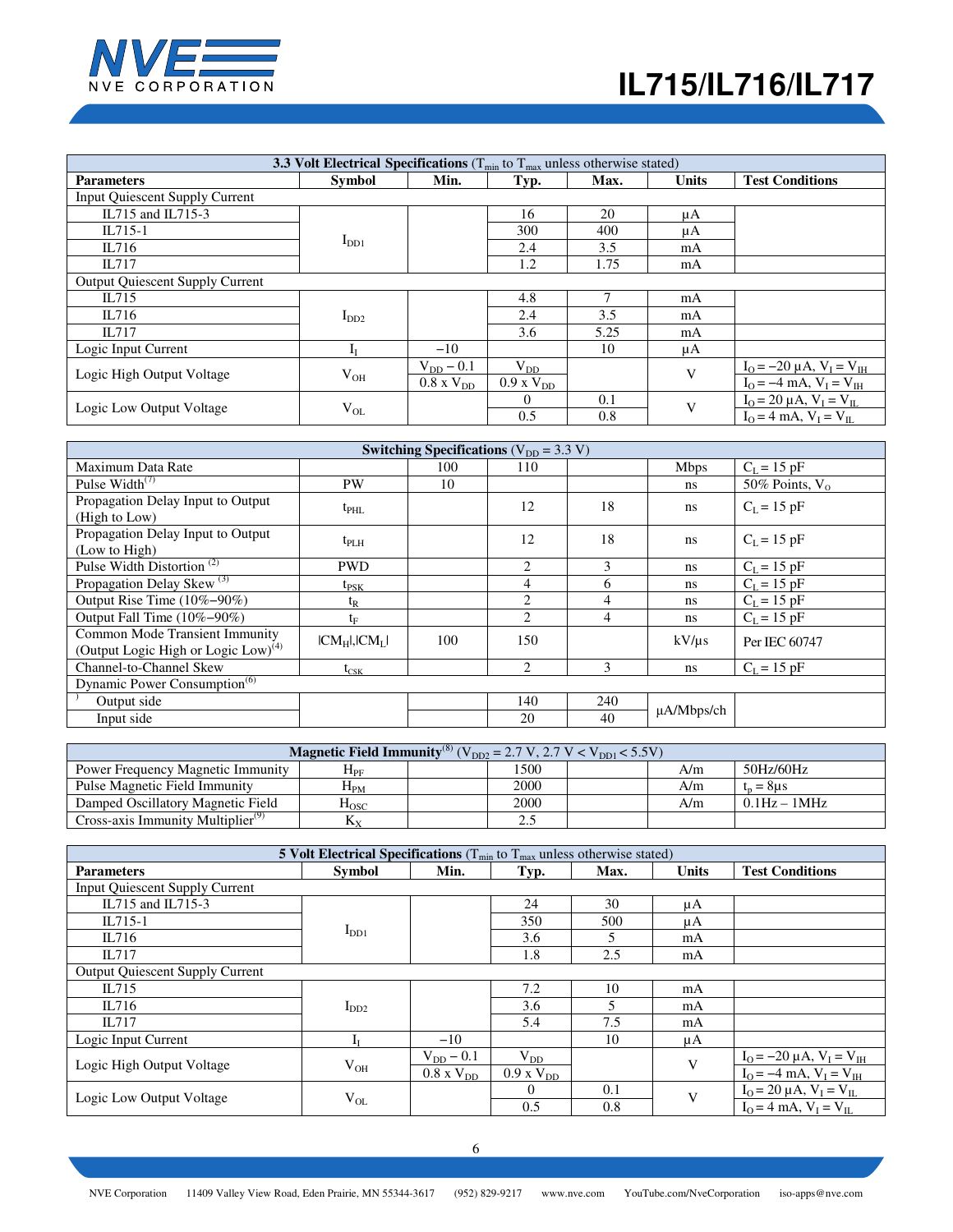

| Switching Specifications ( $V_{DD} = 5V$ )                                        |                     |     |                |               |                 |                   |  |
|-----------------------------------------------------------------------------------|---------------------|-----|----------------|---------------|-----------------|-------------------|--|
| Maximum Data Rate                                                                 |                     | 100 | 110            |               | <b>Mbps</b>     | $C_L = 15 pF$     |  |
| Pulse Width $(7)$                                                                 | PW                  | 10  |                |               | ns              | 50% Points, $V_0$ |  |
| Propagation Delay Input to Output<br>(High to Low)                                | $t_{\rm PHL}$       |     | 10             | 15            | <sub>ns</sub>   | $C_L = 15$ pF     |  |
| Propagation Delay Input to Output<br>(Low to High)                                | $t_{\rm PLH}$       |     | 10             | 15            | <sub>ns</sub>   | $C_L = 15$ pF     |  |
| Pulse Width Distortion <sup>(2)</sup>                                             | <b>PWD</b>          |     | 2              | $\mathcal{F}$ |                 | $C_L = 15 pF$     |  |
| Pulse Jitter $(10)$                                                               | t                   |     | 100            |               | ps              | $C_L = 15 pF$     |  |
| Propagation Delay Skew <sup>(3)</sup>                                             | $t_{PSK}$           |     | 4              | 6             | ns              | $C_L = 15 pF$     |  |
| Output Rise Time (10%-90%)                                                        | $t_{R}$             |     |                | 3             | ns              | $C_L = 15 pF$     |  |
| Output Fall Time (10%-90%)                                                        | $t_F$               |     |                | 3             | ns              | $C_L = 15 pF$     |  |
| Common Mode Transient Immunity<br>(Output Logic High or Logic Low) <sup>(4)</sup> | $ CM_H $ , $ CM_L $ | 100 | 150            |               | kV/us           | Per IEC 60747     |  |
| Channel-to-Channel Skew                                                           | $t_{\rm CSK}$       |     | $\overline{c}$ | 3             | ns              | $C_{L} = 15$ pF   |  |
| Dynamic Power Consumption <sup>(6)</sup>                                          |                     |     |                |               |                 |                   |  |
| Output side                                                                       |                     |     | 140            | 240           | $\mu$ A/Mbps/ch |                   |  |
| Input side                                                                        |                     |     | 30             | 50            |                 |                   |  |

| <b>Magnetic Field Immunity</b> <sup>(8)</sup> ( $\overline{V}_{DD2}$ = 5V, 2.7 V < $V_{DD1}$ < 5.5V) |                       |  |      |  |     |                              |
|------------------------------------------------------------------------------------------------------|-----------------------|--|------|--|-----|------------------------------|
| <b>Power Frequency Magnetic Immunity</b>                                                             | ${\rm H}_{\rm PF}$    |  | 3500 |  | A/m | 50Hz/60Hz                    |
| Pulse Magnetic Field Immunity                                                                        | $H_{PM}$              |  | 4500 |  | A/m | $t_n = 8\mu s$               |
| Damped Oscillatory Magnetic Field                                                                    | $_{\mathrm{H_{OSC}}}$ |  | 4500 |  | A/m | $0.1\text{Hz} - 1\text{MHz}$ |
| Cross-axis Immunity Multiplier <sup>(9)</sup>                                                        | $\rm K_{\rm x}$       |  | ن ک  |  |     |                              |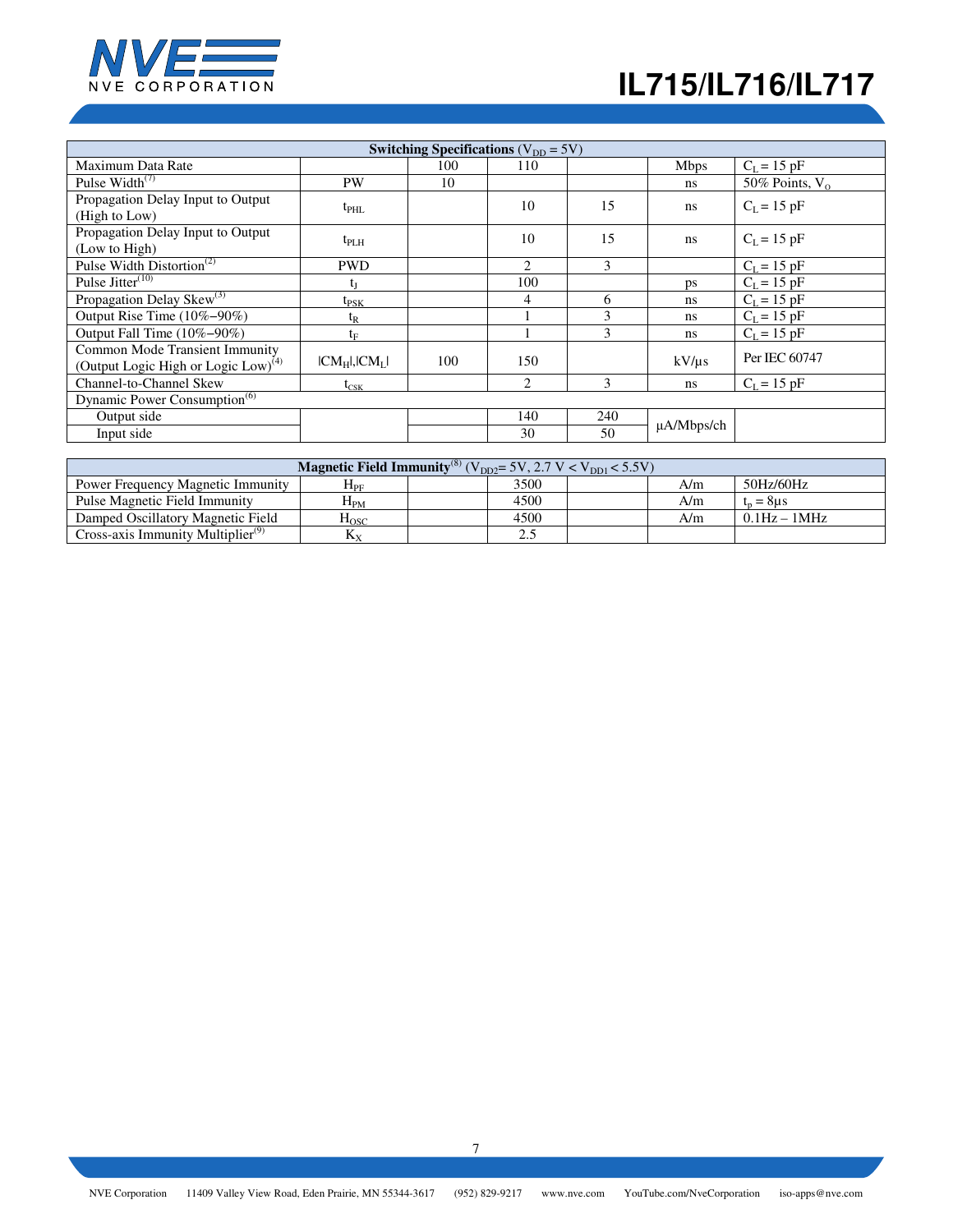

| <b>Insulation Specifications</b>                                           |                                          |            |               |                                        |            |           |                                                                  |                                     |
|----------------------------------------------------------------------------|------------------------------------------|------------|---------------|----------------------------------------|------------|-----------|------------------------------------------------------------------|-------------------------------------|
| <b>Parameter</b>                                                           |                                          |            | <b>Symbol</b> | Min.                                   | Typ.       | Max.      | <b>Units</b>                                                     | <b>Test Conditions</b>              |
| Creepage Distance<br>(external)                                            | <b>OSOP</b><br>0.15" SOIC<br>$0.3"$ SOIC |            |               | 4.03<br>4.03<br>8.03                   | 8.3        |           | mm                                                               | Per IEC 60601                       |
| Total Barrier Thickness (internal)                                         |                                          |            |               | 0.012                                  | 0.016      |           | mm                                                               |                                     |
| Leakage Current <sup>(5)</sup>                                             |                                          |            |               |                                        | 0.2        |           | μA                                                               | 240 $V_{RMS}$ , 60 Hz               |
| Barrier Resistance <sup>(5)</sup>                                          |                                          |            |               |                                        | $>10^{14}$ |           | Ω                                                                | 500 V                               |
| Barrier Capacitance <sup>(5)</sup>                                         |                                          |            |               | 4                                      |            | pF        | $f = 1$ MHz                                                      |                                     |
| Comparative<br>Tracking Index                                              | <b>OSOP</b><br>0.15" SOIC<br>$0.3"$ SOIC |            | <b>CTI</b>    | $\geq$ 175<br>$\geq$ 175<br>$\geq 600$ |            |           | V <sub>RMS</sub>                                                 | Per IEC 60112                       |
| High Voltage Endurance<br>(Maximum Barrier Voltage<br>for Indefinite Life) | AC<br>DC.                                |            | $V_{IO}$      | 1000<br>1500                           |            |           | V <sub>RMS</sub><br>$V_{DC}$                                     | At maximum<br>operating temperature |
| Surge Immunity ("V" Versions)                                              |                                          | $V_{IOSM}$ | 12.8          |                                        |            | $kV_{PK}$ | Per IEC 61000-4-5                                                |                                     |
| Barrier Life                                                               |                                          |            |               | 44000                                  |            | Years     | $100^{\circ}$ C, $1000 V_{RMS}$ ,<br>60% CL activation<br>energy |                                     |

| <b>Thermal Characteristics</b>                   |                                                |                         |      |                 |                    |                                |                        |  |
|--------------------------------------------------|------------------------------------------------|-------------------------|------|-----------------|--------------------|--------------------------------|------------------------|--|
| <b>Parameter</b>                                 |                                                | Symbol                  | Min. | Typ.            | Max.               | <b>Units</b>                   | <b>Test Conditions</b> |  |
| Junction-Ambient<br><b>Thermal Resistance</b>    | <b>OSOP</b><br>$0.15"$ SOIC16<br>$0.3"$ SOIC16 | $\theta_{JA}$           |      | 100<br>82<br>67 |                    |                                | Double-sided PCB in    |  |
| Junction–Case (Top)<br><b>Thermal Resistance</b> | <b>OSOP</b><br>$0.15"$ SOIC16<br>$0.3"$ SOIC16 | $\theta_{\text{JC}}$    |      | Q<br>12         |                    | free air<br>$\rm ^{\circ}$ C/W |                        |  |
| Junction-Ambient<br><b>Thermal Resistance</b>    | $0.3"$ SOIC                                    | $\pmb{\theta}_{\rm JA}$ |      | 46              |                    |                                | 2s2p PCB in free air   |  |
| Junction–Case (Top)<br><b>Thermal Resistance</b> |                                                | $\Theta_{\text{JC}}$    |      | 9               |                    |                                | per JESD51             |  |
| Power Dissipation                                | <b>OSOP</b><br>$0.15"$ SOIC16<br>$0.3"$ SOIC16 | $P_{\rm D}$             |      |                 | 675<br>675<br>1500 | mW                             |                        |  |

## **Notes** (apply to both 3.3 V and 5 V specifications):

- 1. Absolute maximum ambient operating temperature means the device will not be damaged if operated under these conditions. It does not guarantee performance.
- 2. PWD is defined as  $|t_{PHL} t_{PLH}|$ . %PWD is equal to PWD divided by pulse width.
- 3. t<sub>PSK</sub> is the magnitude of the worst-case difference in t<sub>PHL</sub> and/or t<sub>PLH</sub> between devices at 25 °C.
- 4. CM<sub>H</sub> and CM<sub>L</sub> are the maximum common mode voltage slew rates that can be applied with the outputs remaining stable and within V<sub>OL</sub> and V<sub>OH</sub> specifications.
- 5. Device is considered a two terminal device: pins 1–8 shorted and pins 9–16 shorted.
- 6. Dynamic power consumption is calculated per channel.
- 7. Minimum pulse width is the minimum value at which specified PWD is guaranteed.
- 8. The relevant test and measurement methods are given in the Electromagnetic Compatibility section on p. 10.
- 9. External magnetic field immunity is improved by this factor if the field direction is "end-to-end" rather than to "pin-to-pin" (see diagram on p. 10).
- 10. 66,535-bit pseudo-random binary signal (PRBS) NRZ bit pattern with no more than five consecutive 1s or 0s; 800 ps transition time.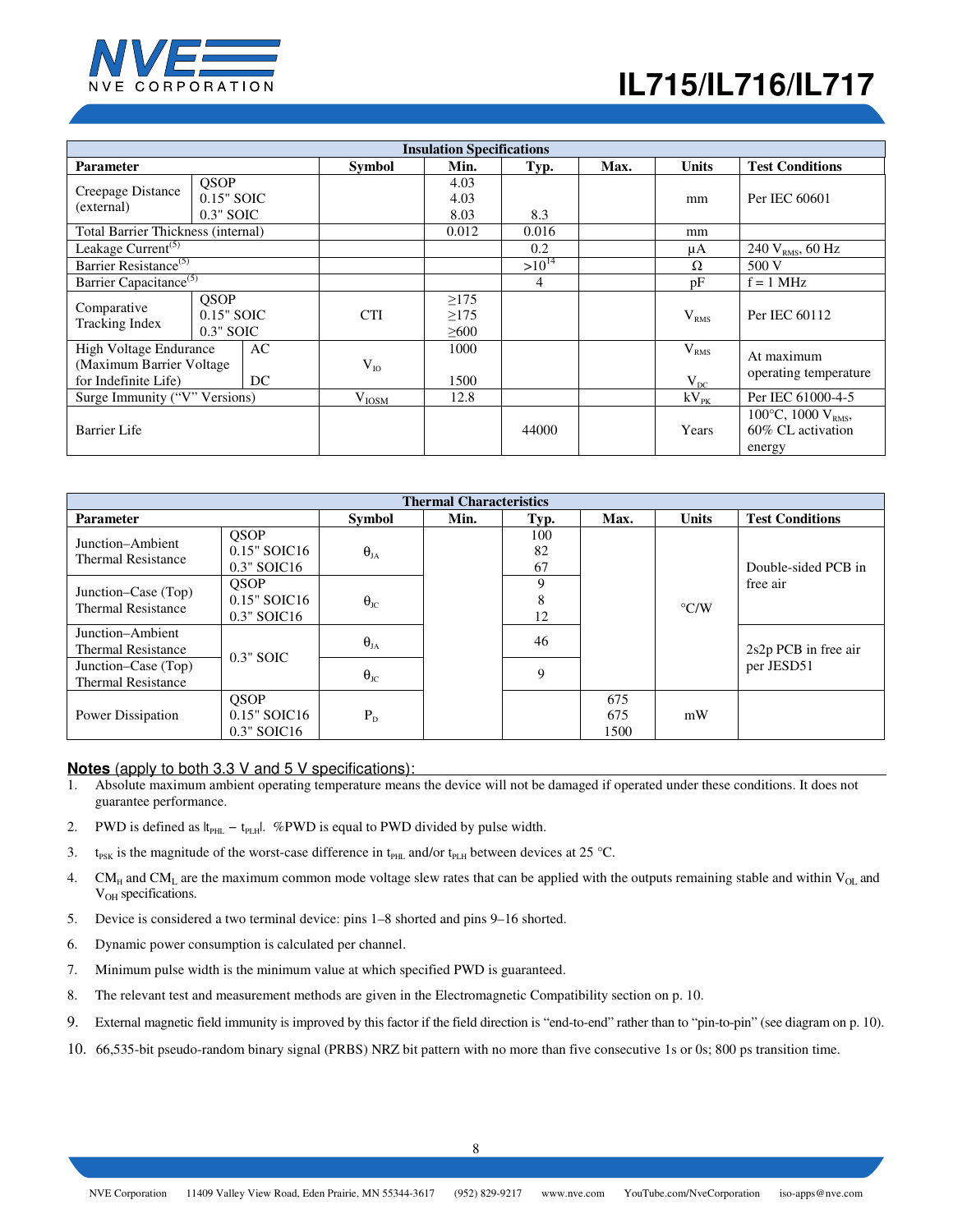



## **Typical Performance Graphs**



**Figure 1. Supply current (per channel) vs. operating speed.** 



**Figure 2. Typical high output voltage vs. load.** 



**Figure 3. Typical low output voltage vs. load**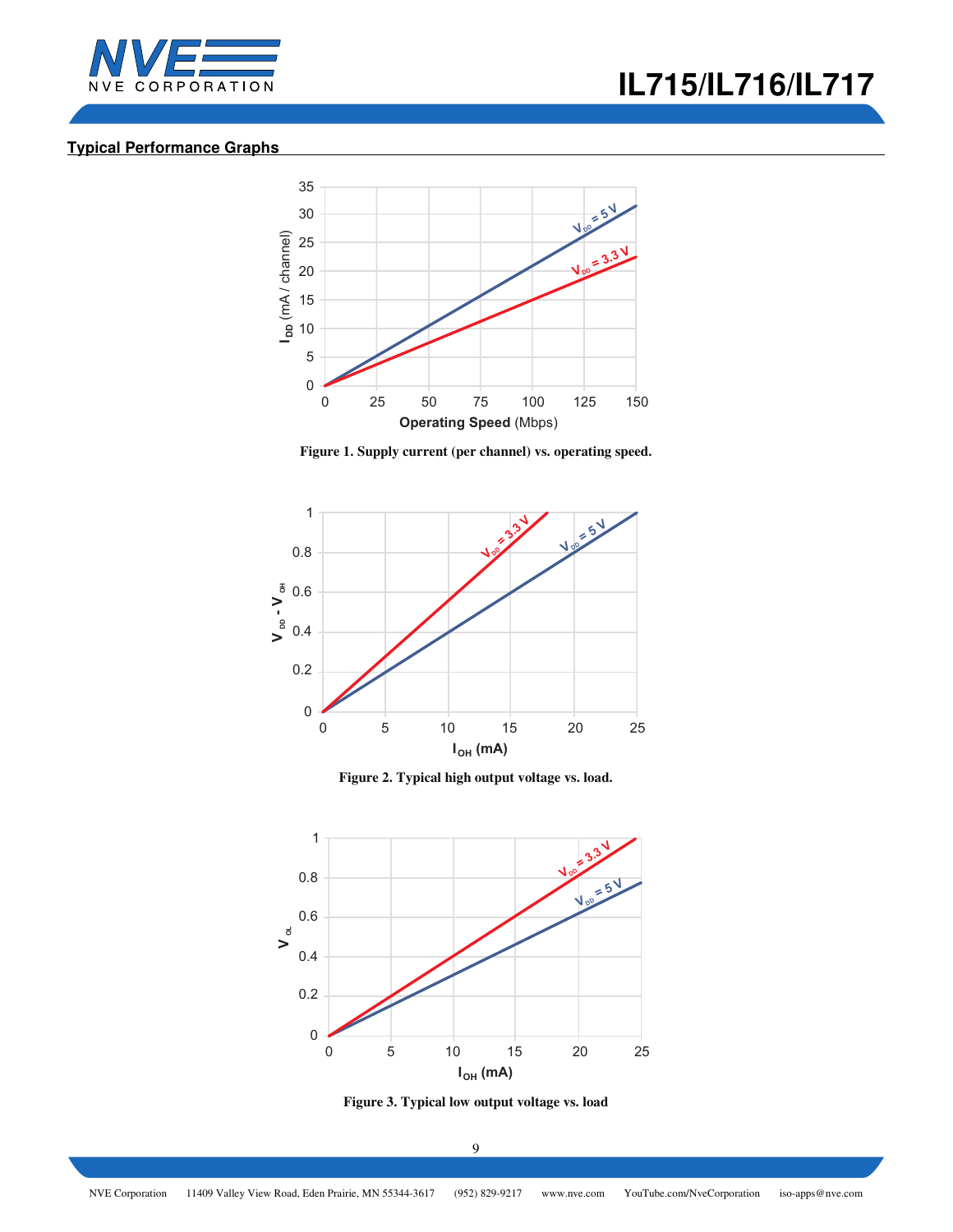



## **Application Information**

### **Isolator Operation**

An equivalent circuit is shown below:



### **Figure 4. IL715/IL716/IL717 equivalent circuit (each channel).**

### *Isolator Signal Path*

The GMR isolator signal path starts with a buffered input signal that is driven through an ultraminiature coil. This generates a small magnetic field that changes the electron spin polarization of GMR resistors, which are configured as a Wheatstone bridge. The change in spin polarization of the resistors creates a bridge voltage which drives an output comparator to construct an isolated version of the input signal.

### *Small Size, High Speed, and Low EMI*

The coil, GMR, and circuitry are integrated to allow small packages. GMR is inherently high speed and low distortion, and unlike transformers, does not rely on energy transfer, so power is low and EMI emissions are minimal.

#### *High Magnetic Immunity*

GMR provides large signals which improve magnetic immunity, and the Wheatstone bridge configuration cancels ambient common-mode magnetic fields, further enhancing immunity to external magnetic fields.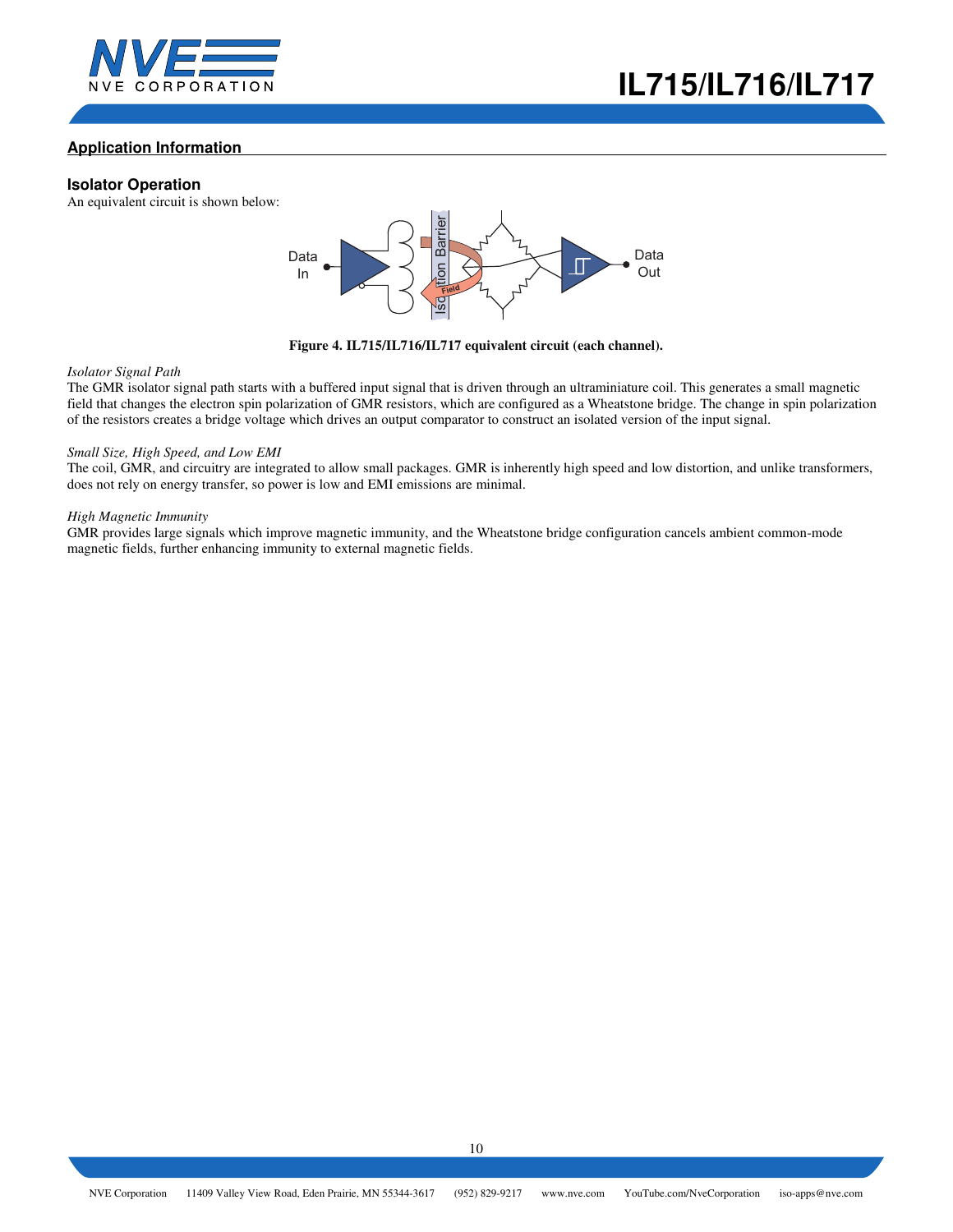



## **Electrostatic Discharge Sensitivity**

This product has been tested for electrostatic sensitivity to the limits stated in the specifications. However, NVE recommends that all integrated circuits be handled with appropriate care to avoid damage. Damage caused by inappropriate handling or storage could range from performance degradation to complete failure.

### **Electromagnetic Compatibility**

IsoLoop Isolators have the lowest EMC footprint of any isolation technology. IsoLoop Isolators' Wheatstone bridge configuration and differential magnetic field signaling ensure excellent EMC performance against all relevant standards.

These isolators are fully compliant with IEC 61000-6-1 and IEC 61000-6-2 standards for immunity, and IEC 61000-6-3, IEC 61000-6-4, CISPR, and FCC Class A standards for emissions.

Immunity to external magnetic fields is even higher if the field direction is "end-to-end" rather than to "pin-to-pin" as shown in the diagram below:



Cross-axis Field Direction

### **Dynamic Power Consumption**

IsoLoop Isolators achieve their low power consumption from the way they transmit data across the isolation barrier. By detecting the edge transitions of the input logic signal and converting these to narrow current pulses, a magnetic field is created around the GMR Wheatstone bridge. Depending on the direction of the magnetic field, the bridge causes the output comparator to switch following the input logic signal. Since the current pulses are narrow, about 2.5 ns, the power consumption is independent of mark-to-space ratio and solely dependent on frequency. This has obvious advantages over optocouplers, which have power consumption heavily dependent on mark-to-space ratio.

#### **Thermal Management**

IsoLoop Isolators are designed for low power dissipation and thermal performance, providing unmatched channel density for high-performance isolators. Nevertheless, package temperature rise should be considered when running multiple channels at high speed. Power consumption is higher at 5 volt operation than at 3.3 volts, and dynamic supply current is higher on the input side of the isolators than the output side, so thermal management is more important with five-volt input-side power supplies.

Based on the specifications contained in this datasheet, the derating curve at typical operating conditions is as follows:



Standard-grade parts have a maximum junction temperature of 110°C. T-Series parts have a maximum operating junction temperature of 125°C for additional margin at extreme operating conditions.

### **Power Supply Decoupling**

Both power supplies should be decoupled with 0.1 µF typical  $(0.047 \mu\text{F}$  minimum) capacitors as close as possible to the  $V_{DD}$ pins. Ground planes for both  $GND_1$  and  $GND_2$  are highly recommended for data rates above 10 Mbps.

### **Maintaining Creepage**

Creepage distances are often critical in isolated circuits. In addition to meeting JEDEC standards, NVE isolator packages have unique creepage specifications. Standard pad libraries often extend under the package, compromising creepage and clearance. Similarly, ground planes, if used, should be spaced to avoid compromising clearance. Package drawings and recommended pad layouts are included in this datasheet.

### **Signal Status on Start-up and Shut Down**

To minimize power dissipation, input signals are differentiated and then latched on the output side of the isolation barrier to reconstruct the signal. This could result in an ambiguous output state depending on power up, shutdown and power loss sequencing. Therefore, the designer should consider including an initialization signal in the start-up circuit. Initialization consists of toggling the input either high then low, or low then high.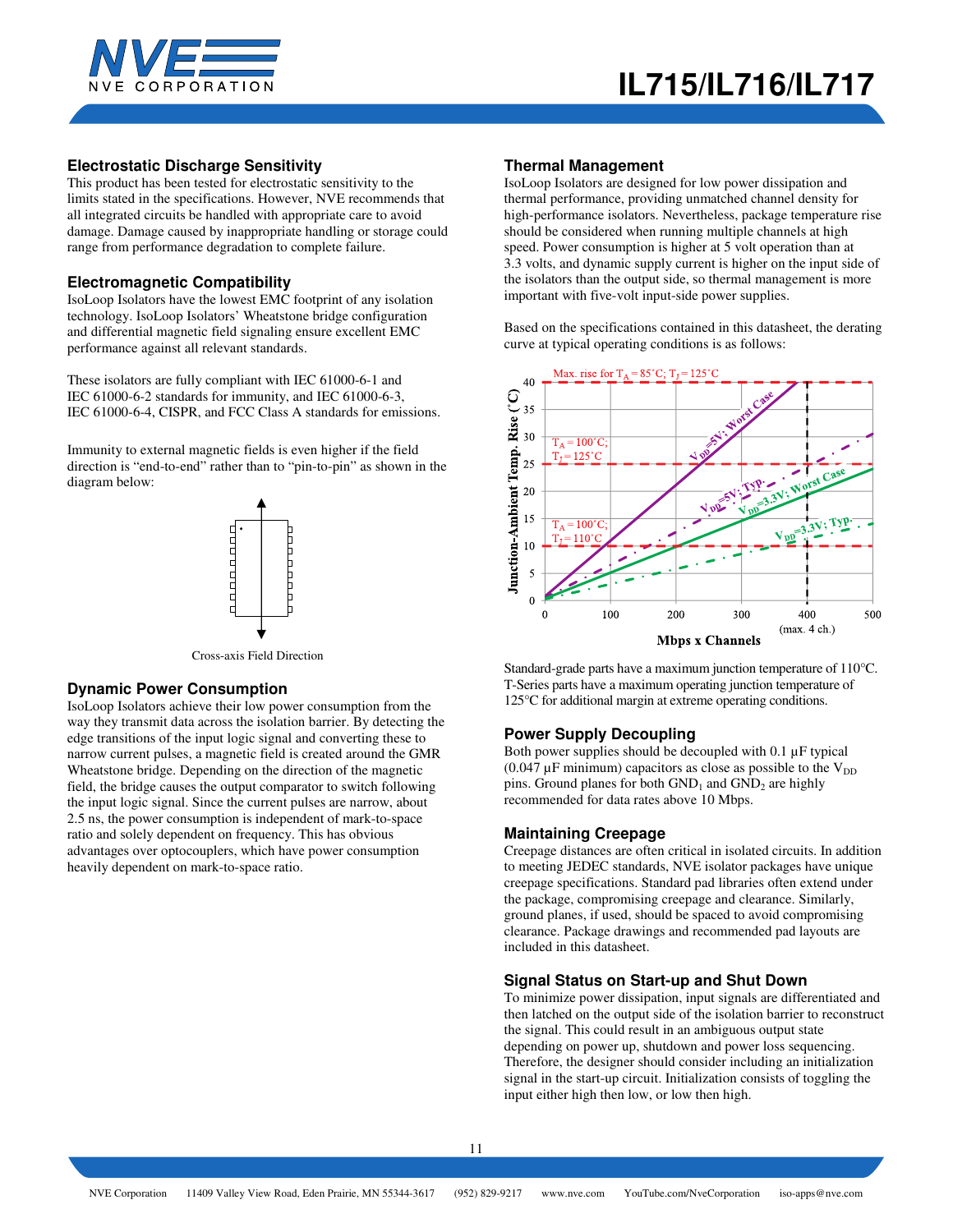



# **Application Diagrams**

## **Isolated Logic Level Shifters**



## **Single-Channel Isolated Delta-Sigma A/D Converter**



This circuit illustrates a typical single-channel delta-sigma ADC. The A/D is located on the bridge with no signal conditioning electronics between the bridge sensor and the ADC. In this case, the IL717 is the best choice for isolation. It isolates the control bus from the microcontroller. The system clock is located on the isolated side of the system.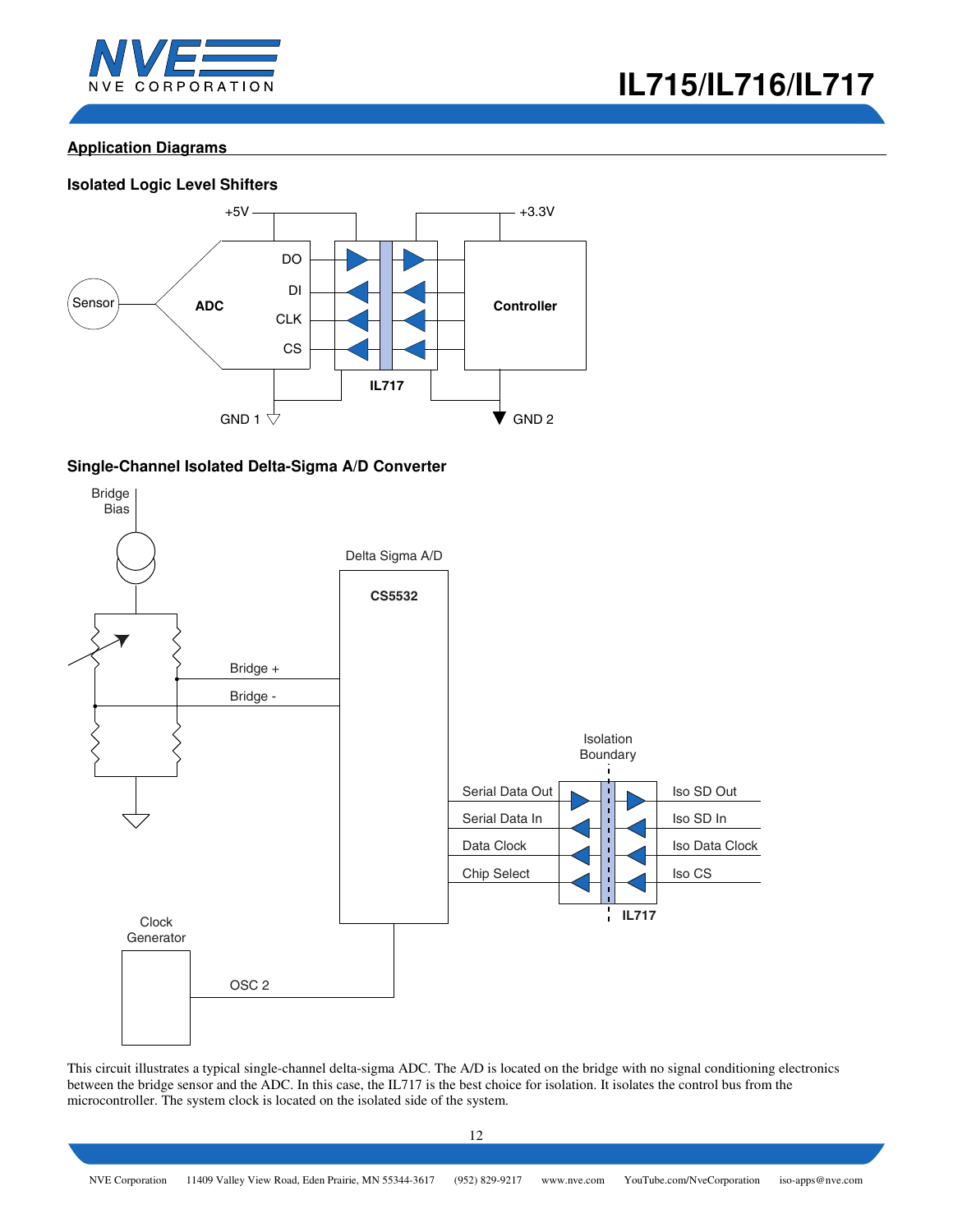

## **Package Drawings**



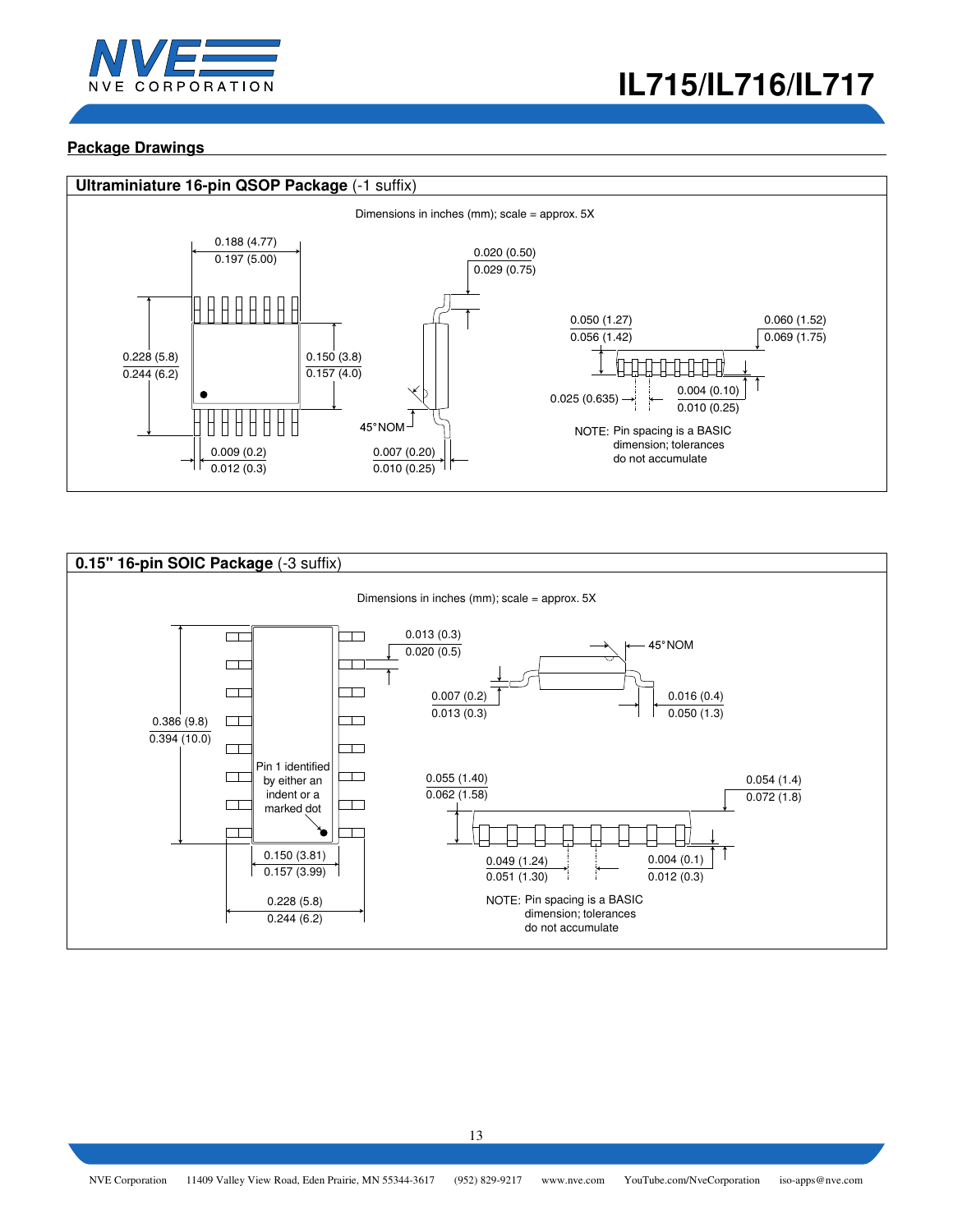

# **0.3" 16-pin SOIC Package** (no suffix)

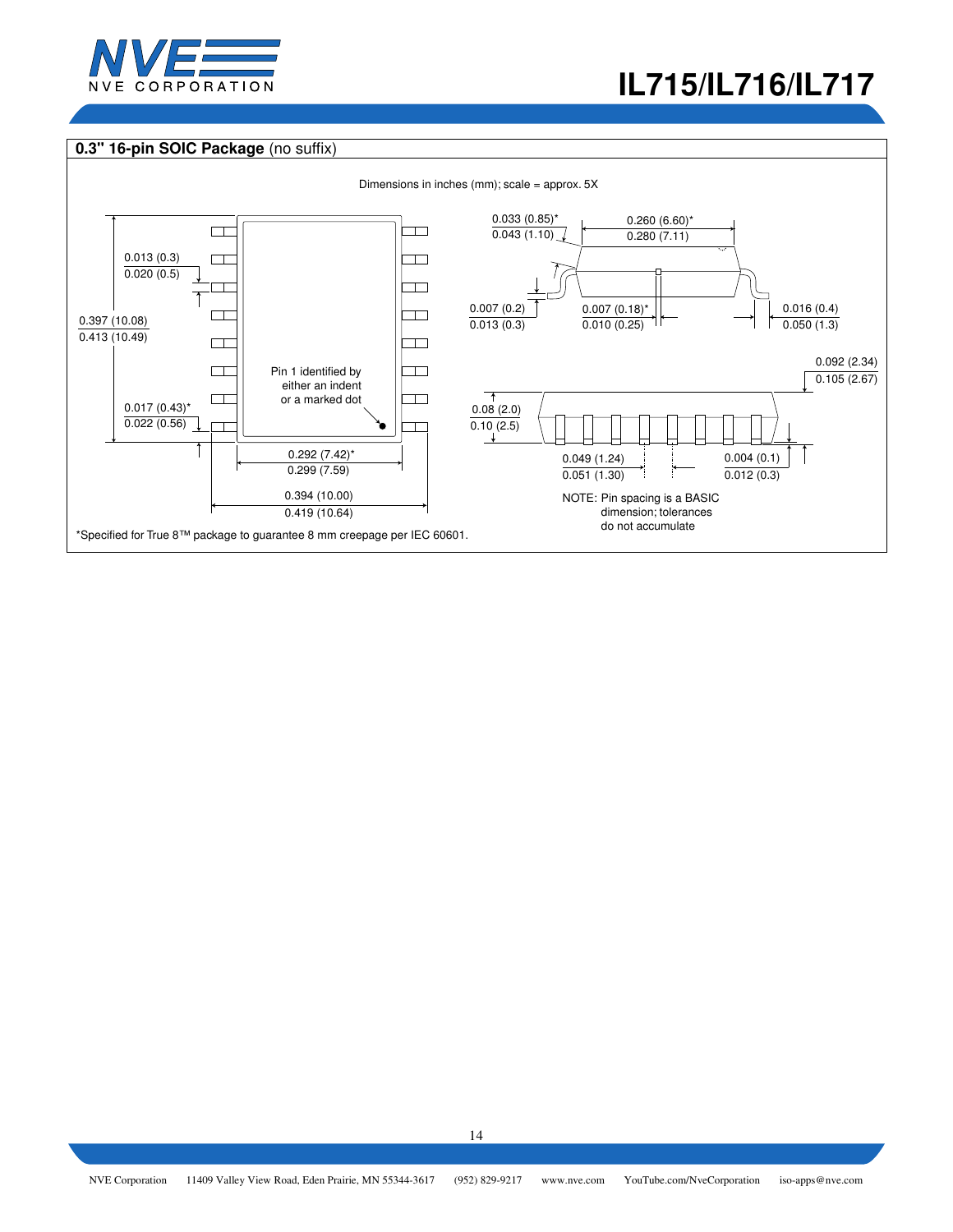

## **Recommended Pad Layouts**



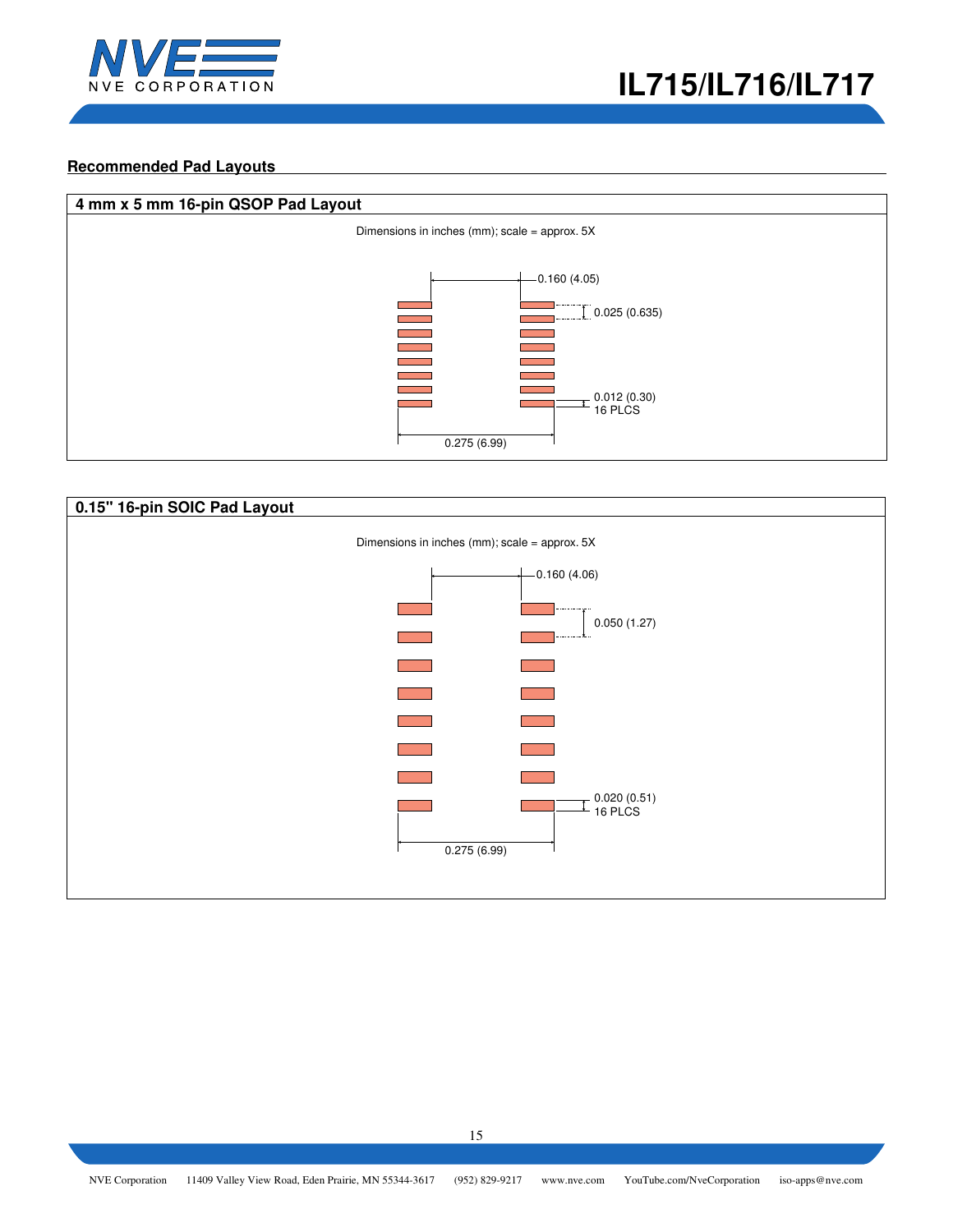

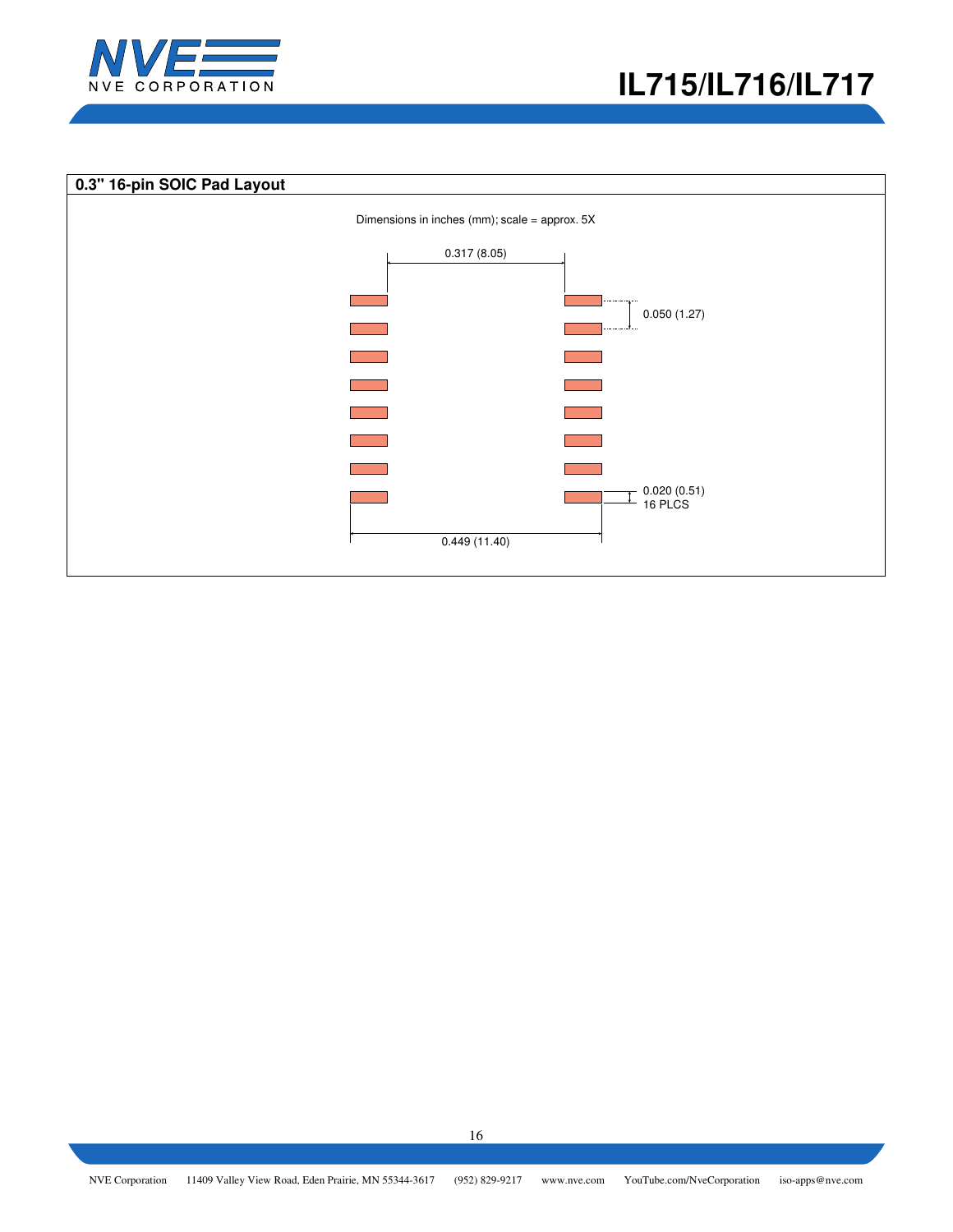

## **Ordering Information**

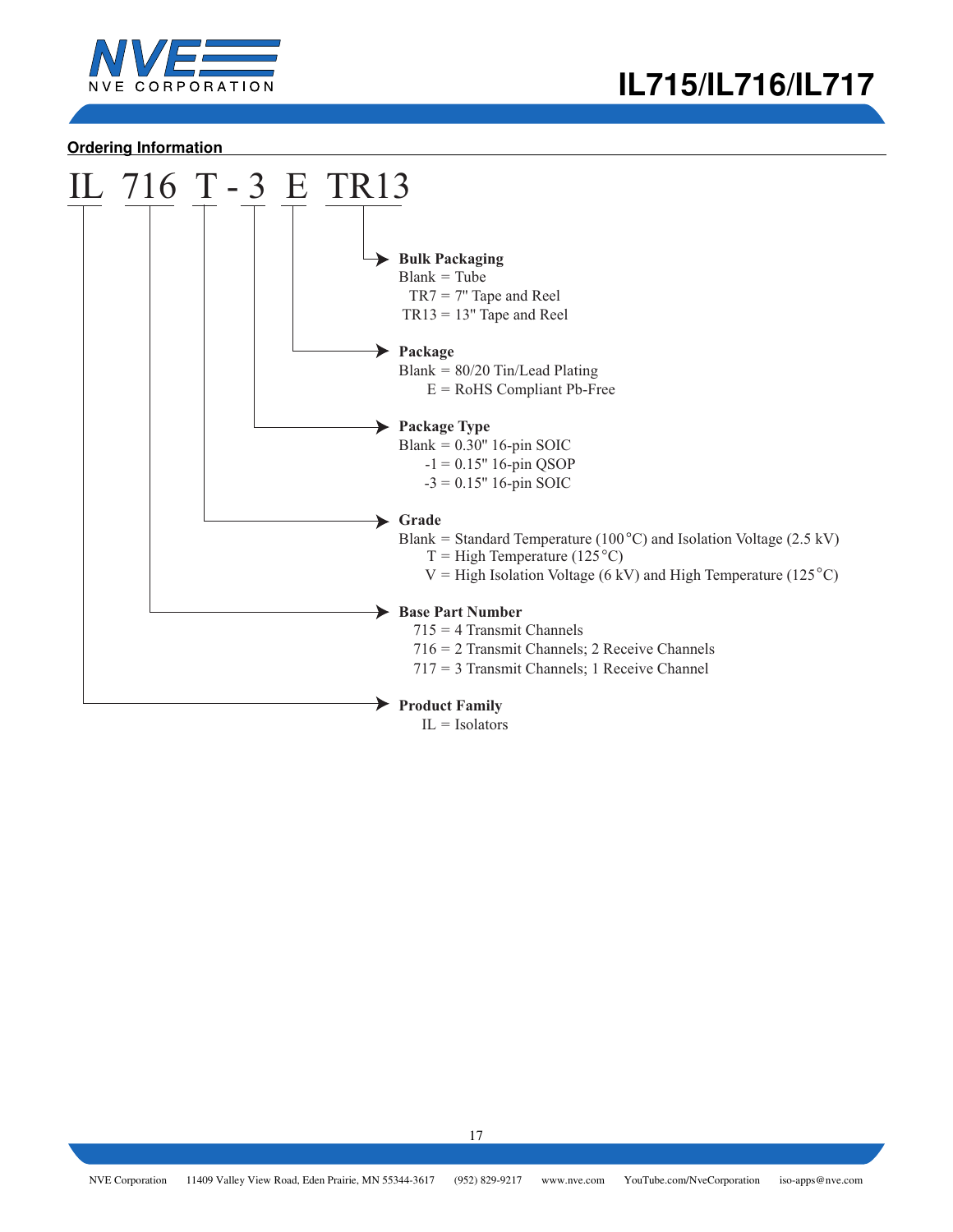

# **Available Parts**

|                |                 |                  |                    | <b>Isolation</b>  |             |                    |
|----------------|-----------------|------------------|--------------------|-------------------|-------------|--------------------|
| Available      | <b>Transmit</b> | <b>Receive</b>   | <b>Maximum</b>     | <b>Voltage</b>    |             |                    |
| Parts          | <b>Channels</b> | <b>Channels</b>  | <b>Temperature</b> | (RMS)             | Package     | <b>RoHS</b>        |
| IL715-1E       | 4               | $\mathbf{0}$     | $100^{\circ}$ C    | $2.5~\mathrm{kV}$ | QSOP        | Y                  |
| IL715-3        | $\overline{4}$  | $\overline{0}$   | $100^{\circ}$ C    | $2.5$ kV          | Narrow SOIC | ${\bf N}$          |
| IL715-3E       | $\overline{4}$  | $\overline{0}$   | $100^{\circ}$ C    | 2.5 kV            | Narrow SOIC | $\overline{Y}$     |
| IL715          | $\overline{4}$  | $\theta$         | $100^{\circ}$ C    | $2.5$ kV          | Wide SOIC   | $\overline{N}$     |
| <b>IL715E</b>  | $\overline{4}$  | $\overline{0}$   | $100^{\circ}$ C    | $2.5$ kV          | Wide SOIC   | Y                  |
| IL715T-3       | $\overline{4}$  | $\theta$         | $125^{\circ}$ C    | $2.5$ kV          | Narrow SOIC | ${\bf N}$          |
| IL715T-3E      | $\overline{4}$  | $\overline{0}$   | $125^{\circ}$ C    | $2.5$ kV          | Narrow SOIC | $\overline{Y}$     |
| IL715T         | $\overline{4}$  | $\mathbf{0}$     | $125^{\circ}$ C    | $2.5$ kV          | Wide SOIC   | $\mathbf N$        |
| <b>IL715TE</b> | $\overline{4}$  | $\mathbf{0}$     | $125^{\circ}$ C    | $2.5$ kV          | Wide SOIC   | $\overline{Y}$     |
| <b>IL715VE</b> | $\overline{4}$  | $\boldsymbol{0}$ | $125^{\circ}$ C    | 6 kV              | Wide SOIC   | $\overline{Y}$     |
| IL716-1E       | $\overline{2}$  | $\overline{c}$   | $100^{\circ}$ C    | $2.5$ kV          | <b>QSOP</b> | Y                  |
| IL716-3        | $\overline{2}$  | $\overline{2}$   | $100^{\circ}$ C    | 2.5 kV            | Narrow SOIC | $\overline{\rm N}$ |
| IL716-3E       | $\overline{2}$  | $\overline{c}$   | $100^{\circ}$ C    | $2.5$ kV          | Narrow SOIC | Y                  |
| IL716          | $\overline{2}$  | $\overline{c}$   | $100^{\circ}$ C    | $2.5$ kV          | Wide SOIC   | N                  |
| <b>IL716E</b>  | $\overline{2}$  | $\overline{2}$   | $100^{\circ}$ C    | $2.5$ kV          | Wide SOIC   | $\overline{Y}$     |
| IL716T-3       | $\overline{c}$  | $\overline{c}$   | $125^{\circ}$ C    | $2.5$ kV          | Narrow SOIC | ${\bf N}$          |
| IL716T-3E      | $\overline{2}$  | $\overline{2}$   | $125^{\circ}$ C    | $2.5$ kV          | Narrow SOIC | Y                  |
| IL716T         | $\overline{2}$  | $\overline{c}$   | $125^{\circ}$ C    | $2.5$ kV          | Wide SOIC   | $\mathbf N$        |
| <b>IL716TE</b> | $\overline{2}$  | $\overline{2}$   | $125^{\circ}$ C    | $2.5$ kV          | Wide SOIC   | Y                  |
| IL716VE        | $\overline{2}$  | $\overline{2}$   | $125^{\circ}$ C    | 6 kV              | Wide SOIC   | $\overline{Y}$     |
| IL717-1E       | $\overline{3}$  | $\mathbf{1}$     | $100^{\circ}$ C    | $2.5$ kV          | <b>OSOP</b> | $\overline{Y}$     |
| IL717-3        | $\overline{3}$  | 1                | $100^{\circ}$ C    | $2.5$ kV          | Narrow SOIC | ${\bf N}$          |
| IL717-3E       | $\overline{3}$  | $\mathbf{1}$     | $100^{\circ}$ C    | $2.5$ kV          | Narrow SOIC | $\overline{Y}$     |
| IL717          | $\overline{3}$  | $\mathbf{1}$     | $100^{\circ}$ C    | 2.5 kV            | Wide SOIC   | ${\bf N}$          |
| <b>IL717E</b>  | $\overline{3}$  | $\mathbf{1}$     | $100^{\circ}$ C    | $2.5$ kV          | Wide SOIC   | $\overline{Y}$     |
| IL717T-3       | 3               | $\mathbf{1}$     | $125^{\circ}$ C    | $2.5$ kV          | Narrow SOIC | $\mathbf N$        |
| IL717T-3E      | 3               | 1                | $125^{\circ}$ C    | $2.5$ kV          | Narrow SOIC | $\overline{Y}$     |
| IL717T         | $\overline{3}$  | $\mathbf{1}$     | $125^{\circ}$ C    | $2.5$ kV          | Wide SOIC   | $\mathbf N$        |
| IL717TE        | 3               | 1                | $125^{\circ}$ C    | 2.5 kV            | Wide SOIC   | Y                  |
| <b>IL717VE</b> | $\overline{3}$  | $\mathbf{1}$     | $125^{\circ}$ C    | 6 kV              | Wide SOIC   | $\overline{Y}$     |

All part types are available on tape and reel.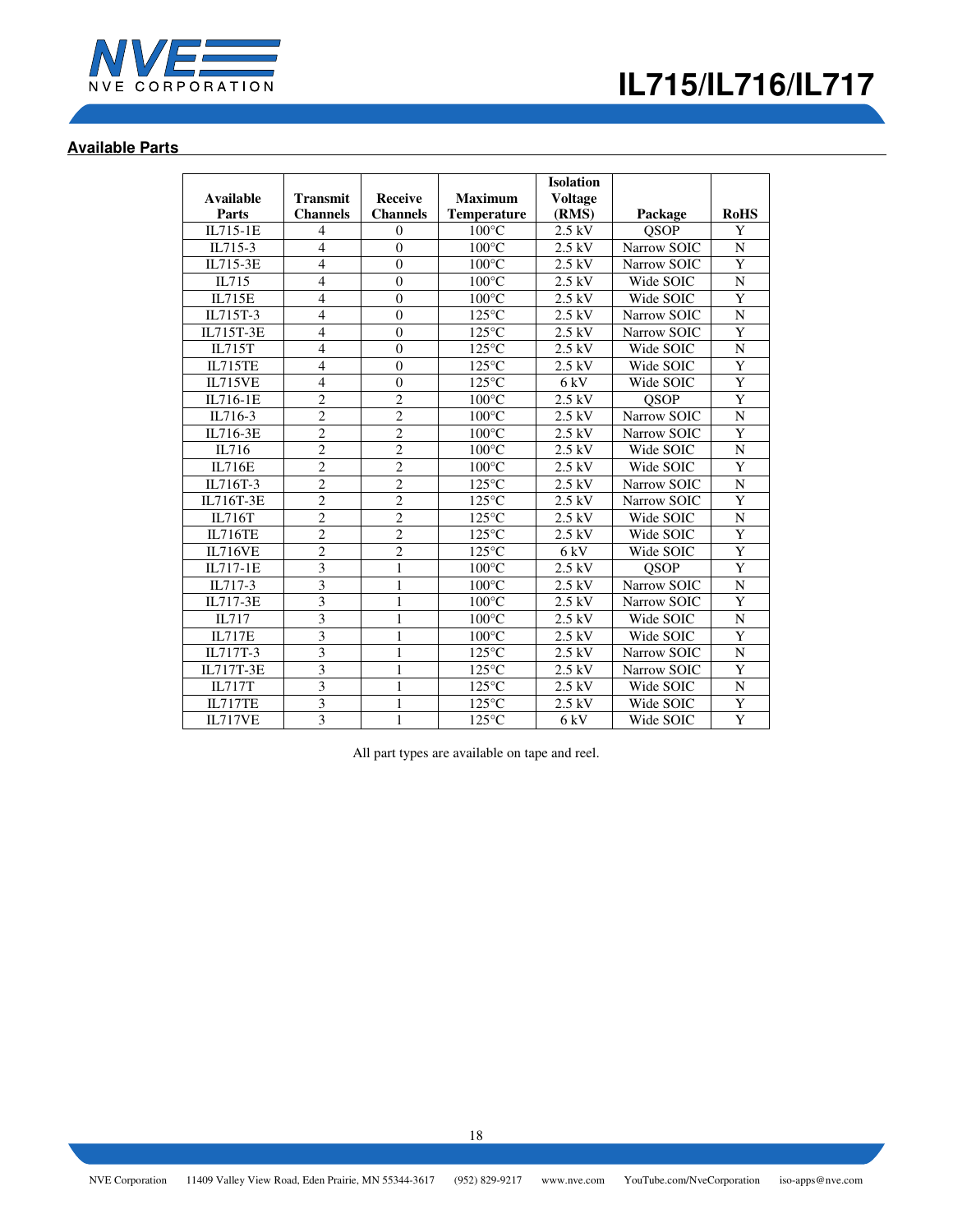

| ISB-DS-001-IL715/6/7-AH<br>November 2020 | <b>Changes</b><br>Upgraded CMTI specifications.<br>Added ATEC / IEC 60079 Intrinsic Safety pending (p. 3).<br>٠<br>Added output-side dynamic current specifications (pp. 6 and 7).<br>٠                                                                                                                                                                                                                                                                                  |
|------------------------------------------|--------------------------------------------------------------------------------------------------------------------------------------------------------------------------------------------------------------------------------------------------------------------------------------------------------------------------------------------------------------------------------------------------------------------------------------------------------------------------|
| ISB-DS-001-IL715/6/7-AG                  | <b>Changes</b><br>Added degree symbol to temperatures on p. 17.<br>$\bullet$<br>Deleted redundant parts list table on p. 17.<br>$\bullet$<br>Corrected three incorrect RoHS designations in table on p. 18.<br>$\qquad \qquad \circ$                                                                                                                                                                                                                                     |
| ISB-DS-001-IL715/6/7-AF                  | <b>Changes</b><br>Extended minimum operating power supply to 2.7 volts.<br>$\bullet$<br>Explicitly listed part types for max. operating temperatures.<br>$\bullet$<br>Updated EMC standards.<br>$\bullet$<br>Deleted minimum magnetic field immunity specifications since it is not 100% tested.<br>$\bullet$<br>Revised thermal characteristics.<br>$\bullet$<br>Added Typical Performance Graphs.<br>$\bullet$<br>More detailed description of operation.<br>$\bullet$ |
| ISB-DS-001-IL715/6/7-AE                  | Change<br>Updated VDE Reinforced Isolation file number and description.                                                                                                                                                                                                                                                                                                                                                                                                  |
| ISB-DS-001-IL715/6/7-AD                  | <b>Changes</b><br>Clarified 600 V CTI specification is for 0.3" SOIC only (p. 2).<br>Corrected typographical error in "Available Parts" table (p. 15).<br>$\bullet$                                                                                                                                                                                                                                                                                                      |
| ISB-DS-001-IL715/6/7-AC                  | <b>Changes</b><br>Updated VDE certification standard to VDE V 0884-10.<br>$\qquad \qquad \bullet$<br>Upgraded "V" Version Surge Immunity specification to 12.8 kV.<br>$\bullet$<br>Upgraded "V" Version VDE 0884-10 rating to reinforced insulation.<br>$\bullet$<br>Corrected QSOP pin width dimension (p. 10).<br>$\bullet$                                                                                                                                            |
| ISB-DS-001-IL715/6/7-AB                  | <b>Changes</b><br>Increased V-Series isolation voltage to 6 kVrms.<br>$\bullet$<br>Increased typ. Total Barrier Thickness specification to 0.016 mm.<br>$\bullet$<br>Increased CTI min. specification to $\geq 600$ Vrms.<br>$\qquad \qquad \bullet$                                                                                                                                                                                                                     |
| ISB-DS-001-IL715/6/7-AA                  | <b>Changes</b><br>Added V-Series 5 kV isolation voltage versions.<br>۰<br>More detailed "Available Parts" table.<br>۰                                                                                                                                                                                                                                                                                                                                                    |
| ISB-DS-001-IL715/6/7-Z                   | <b>Changes</b><br>Added package illustrations on first page.<br>$\qquad \qquad \bullet$<br>Added QSOP packages (-1 suffix).<br>$\bullet$<br>Revised and added details to thermal characteristic specifications (p. 2).<br>$\bullet$<br>Added VDE 0884 Safety-Limiting Values (p. 3).<br>$\bullet$<br>Added "Thermal Management" paragraph in Applications section.<br>$\bullet$                                                                                          |
| ISB-DS-001-IL715/6/7-Y                   | <b>Changes</b><br>IEC 60747-5-5 (VDE 0884) certification.<br>$\bullet$                                                                                                                                                                                                                                                                                                                                                                                                   |
| ISB-DS-001-IL715/6/7-X                   | <b>Changes</b><br>Tighter quiescent current specifications.<br>$\bullet$<br>Upgraded from MSL 2 to MSL 1.                                                                                                                                                                                                                                                                                                                                                                |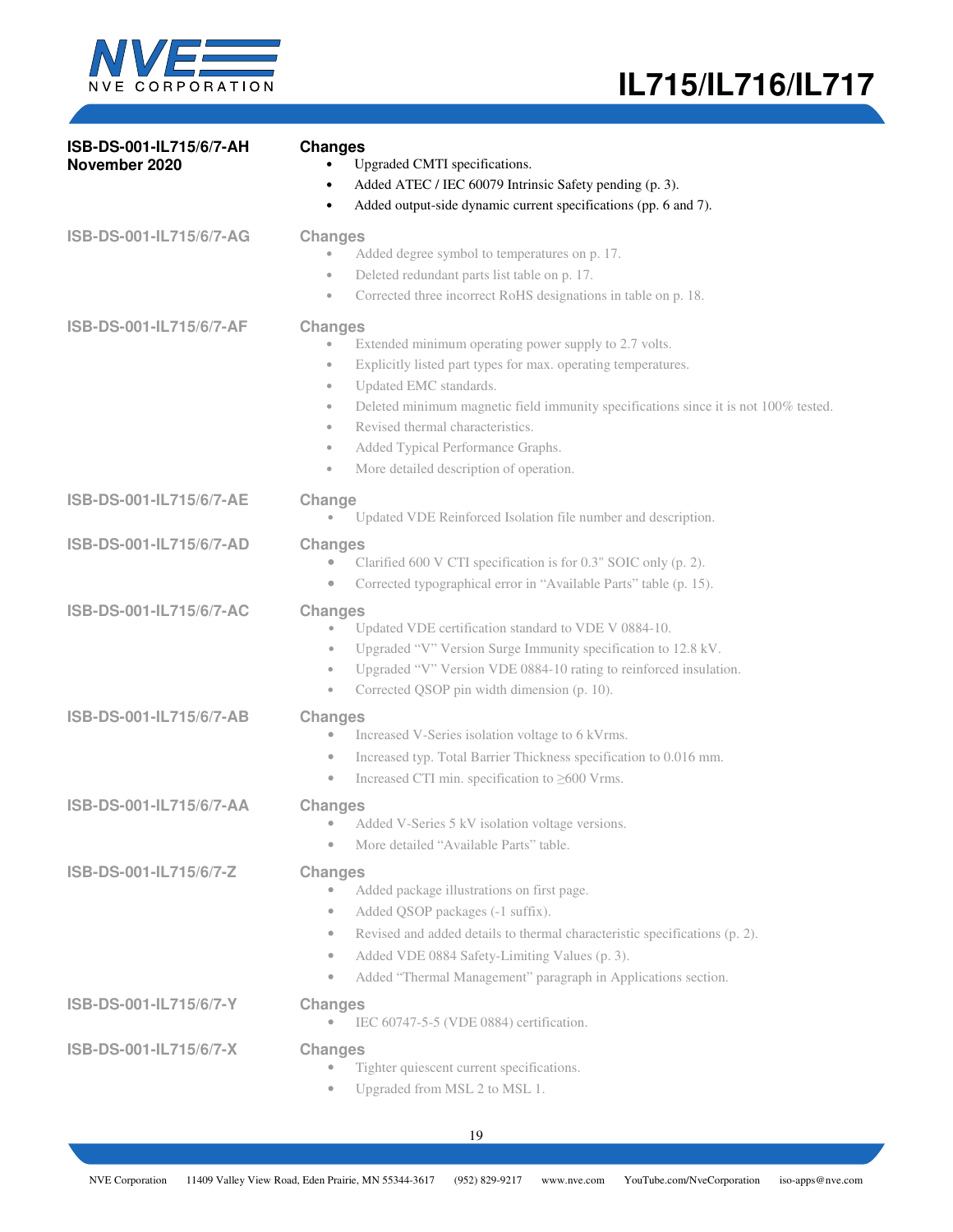

#### **Datasheet Limitations**

The information and data provided in datasheets shall define the specification of the product as agreed between NVE and its customer, unless NVE and customer have explicitly agreed otherwise in writing. All specifications are based on NVE test protocols. In no event however, shall an agreement be valid in which the NVE product is deemed to offer functions and qualities beyond those described in the datasheet.

#### **Limited Warranty and Liability**

Information in this document is believed to be accurate and reliable. However, NVE does not give any representations or warranties, expressed or implied, as to the accuracy or completeness of such information and shall have no liability for the consequences of use of such information.

In no event shall NVE be liable for any indirect, incidental, punitive, special or consequential damages (including, without limitation, lost profits, lost savings, business interruption, costs related to the removal or replacement of any products or rework charges) whether or not such damages are based on tort (including negligence), warranty, breach of contract or any other legal theory.

#### **Right to Make Changes**

NVE reserves the right to make changes to information published in this document including, without limitation, specifications and product descriptions at any time and without notice. This document supersedes and replaces all information supplied prior to its publication.

#### **Use in Life-Critical or Safety-Critical Applications**

Unless NVE and a customer explicitly agree otherwise in writing, NVE products are not designed, authorized or warranted to be suitable for use in life support, life-critical or safety-critical devices or equipment. NVE accepts no liability for inclusion or use of NVE products in such applications and such inclusion or use is at the customer's own risk. Should the customer use NVE products for such application whether authorized by NVE or not, the customer shall indemnify and hold NVE harmless against all claims and damages.

#### **Applications**

Applications described in this datasheet are illustrative only. NVE makes no representation or warranty that such applications will be suitable for the specified use without further testing or modification.

Customers are responsible for the design and operation of their applications and products using NVE products, and NVE accepts no liability for any assistance with applications or customer product design. It is customer's sole responsibility to determine whether the NVE product is suitable and fit for the customer's applications and products planned, as well as for the planned application and use of customer's third party customers. Customers should provide appropriate design and operating safeguards to minimize the risks associated with their applications and products.

NVE does not accept any liability related to any default, damage, costs or problem which is based on any weakness or default in the customer's applications or products, or the application or use by customer's third party customers. The customer is responsible for all necessary testing for the customer's applications and products using NVE products in order to avoid a default of the applications and the products or of the application or use by customer's third party customers. NVE accepts no liability in this respect.

#### **Limiting Values**

Stress above one or more limiting values (as defined in the Absolute Maximum Ratings System of IEC 60134) will cause permanent damage to the device. Limiting values are stress ratings only and operation of the device at these or any other conditions above those given in the recommended operating conditions of the datasheet is not warranted. Constant or repeated exposure to limiting values will permanently and irreversibly affect the quality and reliability of the device.

#### **Terms and Conditions of Sale**

In case an individual agreement is concluded only the terms and conditions of the respective agreement shall apply. NVE hereby expressly objects to applying the customer's general terms and conditions with regard to the purchase of NVE products by customer.

#### **No Offer to Sell or License**

Nothing in this document may be interpreted or construed as an offer to sell products that is open for acceptance or the grant, conveyance or implication of any license under any copyrights, patents or other industrial or intellectual property rights.

#### **Export Control**

This document as well as the items described herein may be subject to export control regulations. Export might require a prior authorization from national authorities.

#### **Automotive Qualified Products**

Unless the datasheet expressly states that a specific NVE product is automotive qualified, the product is not suitable for automotive use. It is neither qualified nor tested in accordance with automotive testing or application requirements. NVE accepts no liability for inclusion or use of non-automotive qualified products in automotive equipment or applications.

In the event that customer uses the product for design-in and use in automotive applications to automotive specifications and standards, customer (a) shall use the product without NVE's warranty of the product for such automotive applications, use and specifications, and (b) whenever customer uses the product for automotive applications beyond NVE's specifications such use shall be solely at customer's own risk, and (c) customer fully indemnifies NVE for any liability, damages or failed product claims resulting from customer design and use of the product for automotive applications beyond NVE's standard warranty and NVE's product specifications.